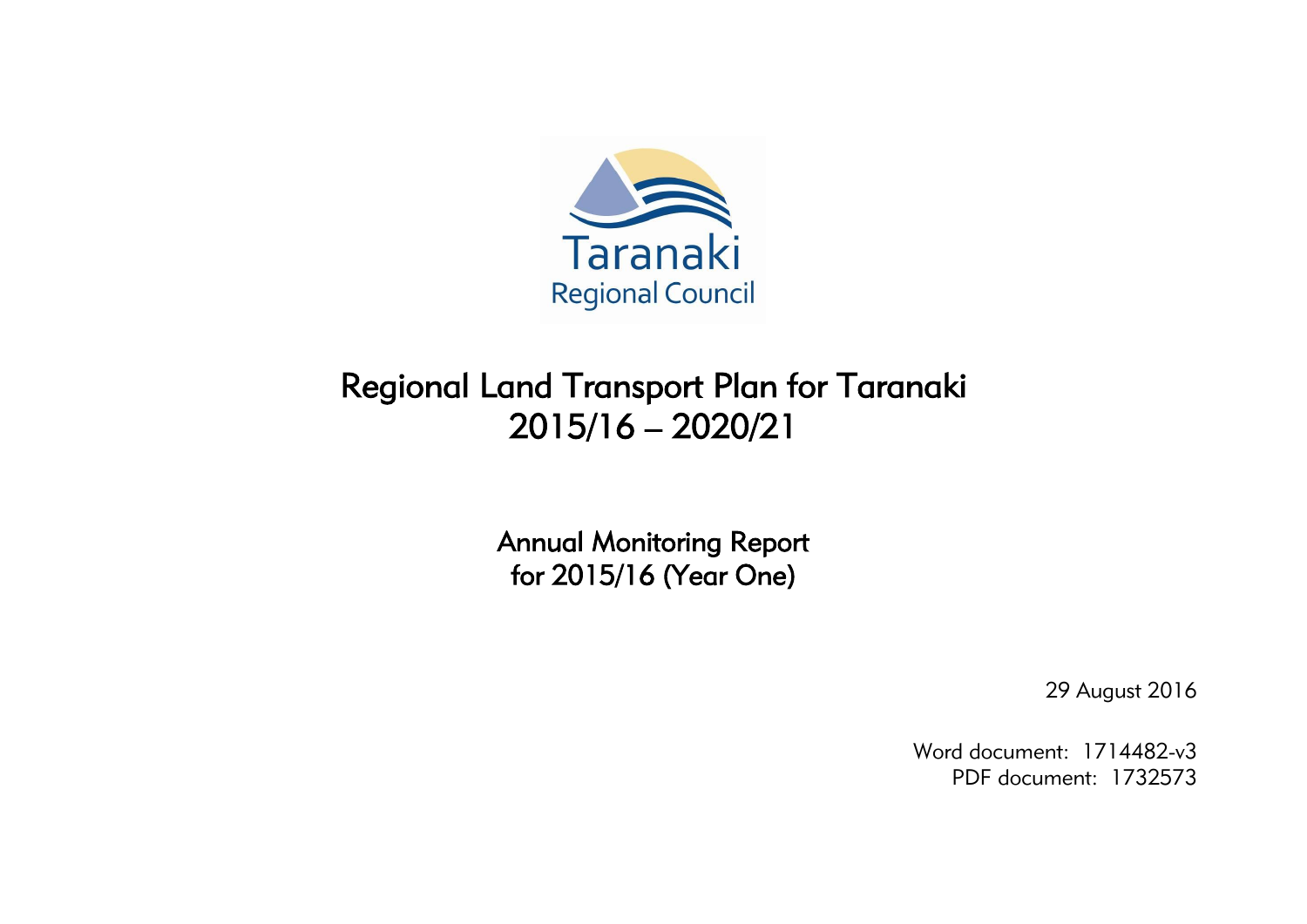## Table of contents

| 1              |     |                                                             |  |
|----------------|-----|-------------------------------------------------------------|--|
|                | 1.1 |                                                             |  |
|                | 1.2 |                                                             |  |
|                | 1.3 |                                                             |  |
| 2              |     |                                                             |  |
|                | 2.1 |                                                             |  |
|                | 2.2 |                                                             |  |
| 3              |     |                                                             |  |
| $\overline{4}$ |     |                                                             |  |
|                | 4.1 |                                                             |  |
|                | 4.2 |                                                             |  |
|                | 4.3 |                                                             |  |
|                | 4.4 | NZ Transport Agency (Highways and Network                   |  |
|                | 4.5 | Taranaki Regional Council - Regional Transport              |  |
|                | 4.6 | Taranaki Regional Council - Public Transport 14             |  |
|                |     |                                                             |  |
| 5              |     |                                                             |  |
| 6              |     |                                                             |  |
| 7              |     |                                                             |  |
|                |     | Appendix A - Outline of progress on regionally significant  |  |
|                |     | Appendix B - Total RLTP Expenditure in Taranaki by Activity |  |

## List of tables

| Table 1: Summary of Taranaki's land transport issues,<br>objectives and policies (per the RLTP 2015-21) 8 |
|-----------------------------------------------------------------------------------------------------------|
| Table 2: Southlink bus services patronage for 2015/16 year 15                                             |
| Table 3: Public transport services commerciality ratio league                                             |
| Table 4: Regional bus service performance measured by                                                     |

# Key acronyms used

| AC.         | <b>Activity Class</b>                       |
|-------------|---------------------------------------------|
| AO          | <b>Approved Organisation</b>                |
| ARRP        | <b>Accelerated Regional Roading Package</b> |
| BС          | Business Case                               |
| <b>HPMV</b> | <b>High Productivity Motor Vehicle</b>      |
| LTMA        | Land Transport Management Act 2003          |
| <b>NLTF</b> | National Land Transport Fund                |
| <b>NPDC</b> | New Plymouth District Council               |
| <b>NZTA</b> | New Zealand Transport Agency                |
| RLTP        | Regional Land Transport Plan                |
| RTC.        | Regional Transport Committee                |
| <b>SDC</b>  | Stratford District Council                  |
| <b>STDC</b> | South Taranaki District Council             |
| TIO         | <b>Transport Investment Online</b>          |
| 2015/16     | 1 July 2015 to 30 June 2016                 |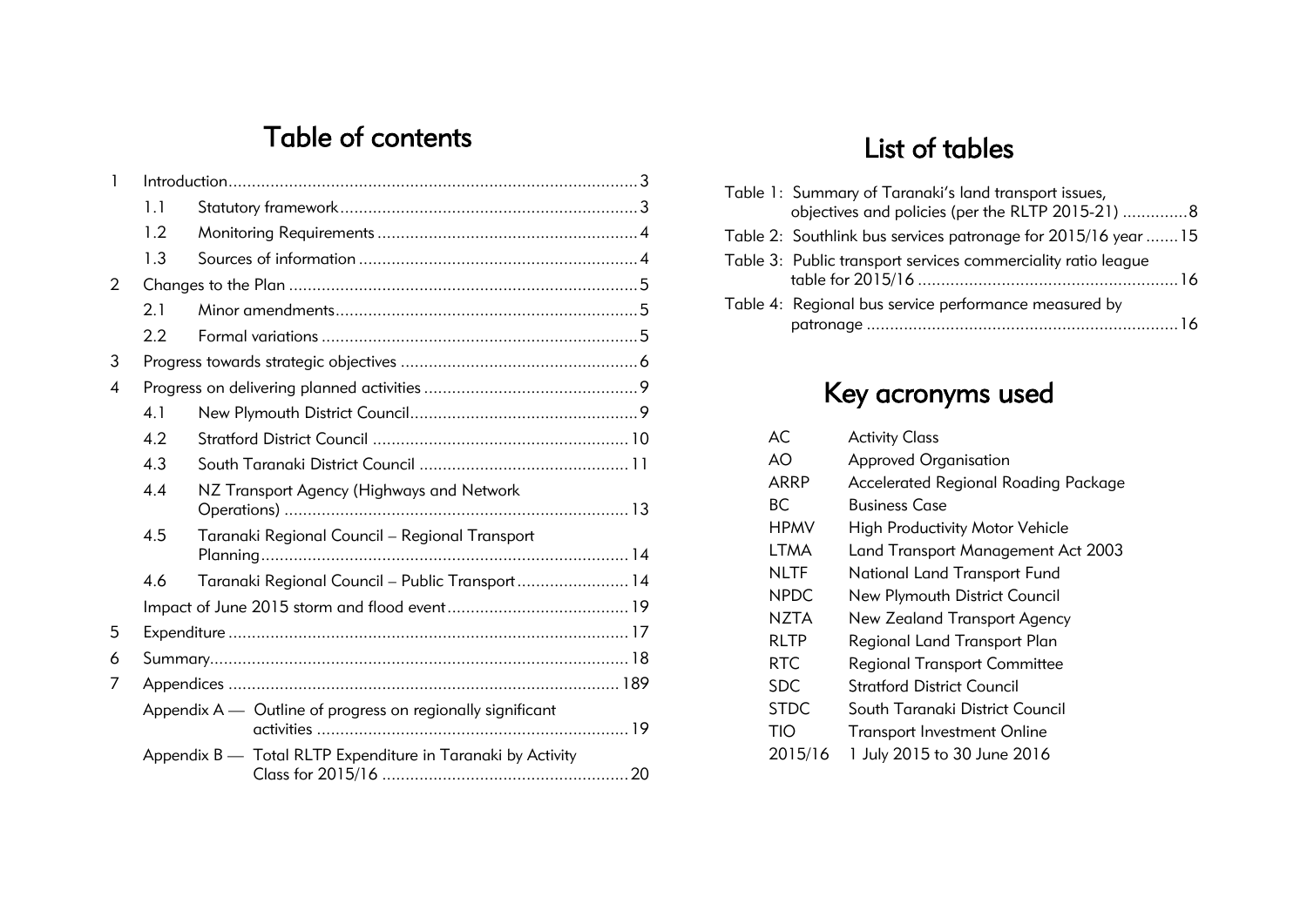## <span id="page-2-0"></span>1 Introduction

## <span id="page-2-1"></span>1.1 Statutory framework

The *Land Transport Management Act 2003* (LTMA), as amended from time to time, is the main statutory framework for land transport planning and funding in New Zealand.

The 2013 amendments to the LTMA made a number of significant changes to regional transport planning and funding. Under these changes, regional land transport strategies and regional land transport programmes were replaced by a new single regional planning document – the regional land transport plan, which combines elements of both former documents.

The first such plan for the region, the *Regional Land Transport Plan for Taranaki 2015/16–2020/21* (the Plan or RLTP), was developed during 2014/15 and approved by Council on the 7 April 2015. It came into effect on 1 July 2015, and can be viewed at [www.trc.govt.nz/assets/Documents/Plans-policies/Transport/FinalRLTP15.pdf.](http://www.trc.govt.nz/assets/Documents/Plans-policies/Transport/FinalRLTP15.pdf)

The Plan's role is to provide strategic direction to land transport in the region and set out how the region proposes to invest to achieve its objectives.

The Plan enables Taranaki's approved organisations (the four councils) and the Transport Agency to bid for funding for land transport activities in the Taranaki region from the Government's National Land Transport Fund (NLTF).

Based on the Plan, the Transport Agency then decides which activities it will include in the three-yearly National Land Transport Programme. Once included in the National Programme, an activity can then be funded from the NLTF and subsequently delivered.

### Period covered

The Plan is a six-year document covering the six financial years from 1 July 2015 to 30 June 2021.

The focus of the Plan is on detailed funding for the first three years. However, funding forecasts are also provided for an additional seven years (ten financial years in total from 1 July 2015 to 30 June 2024). The Plan is reviewed and new programmes of activities prepared on a three-yearly cycle, though the Plan itself has a life of six years

Strategically, the Plan retains a longer term view over an approximately 30 year planning horizon, as the Regional Land Transport Strategy did before it.

### Purpose

The purpose of the Plan is to:

- **IDENT** Identify the key transport issues and challenges in the Taranaki region, and how land transport activities proposed in the Plan will address these issues.
- Set out the region's land transport objectives, policies and measures for at least 10 financial years.
- List land transport activities in the region proposed for national funding during the six financial years from 1 July 2015 to 30 June 2021.
- **Prioritise regionally significant activities.**
- Provide a ten-year forecast of anticipated revenue and expenditure on land transport activities.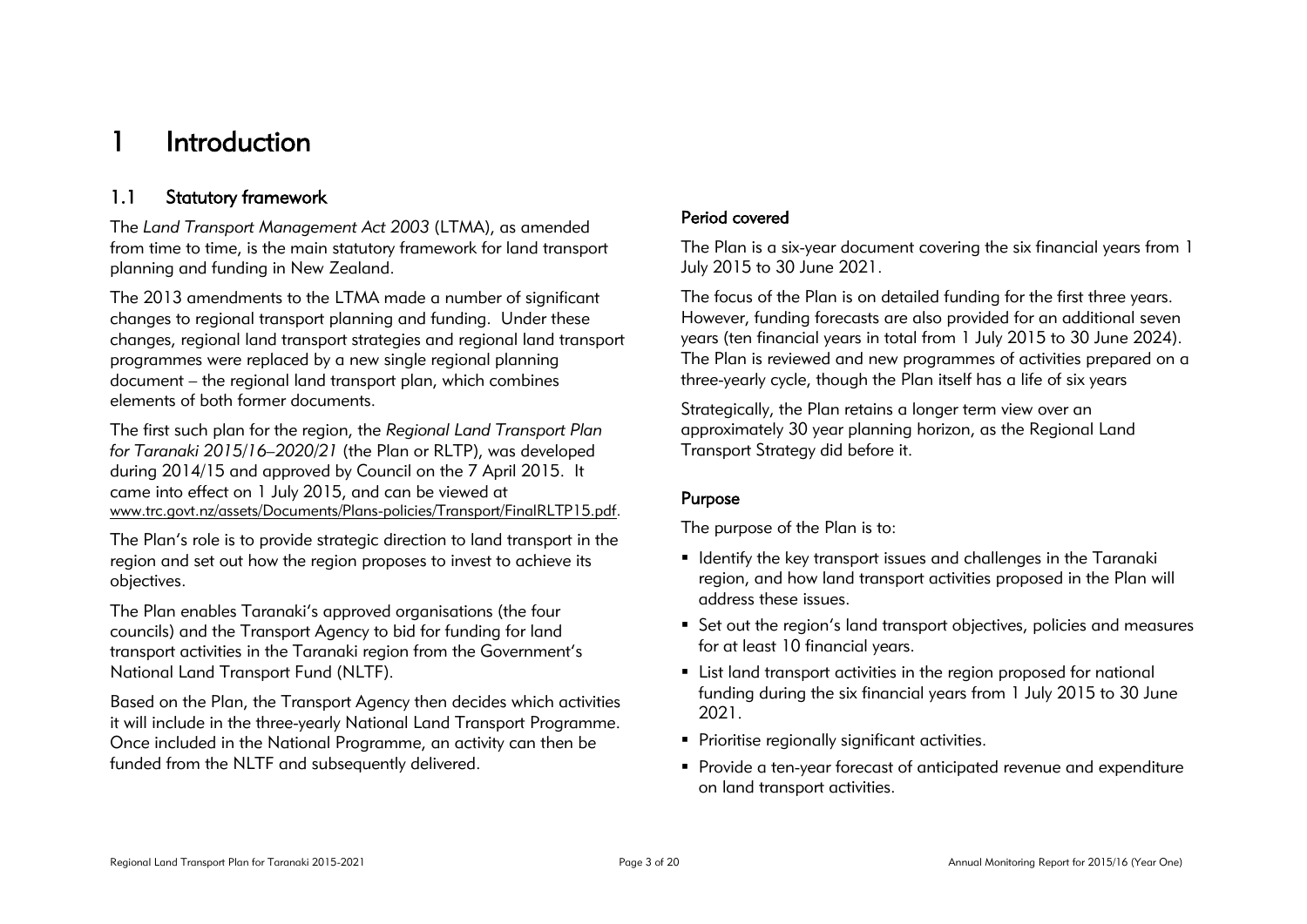## <span id="page-3-0"></span>1.2 Monitoring Requirements

Under the LTMA a regional land transport plan is required to include "*a description of how monitoring will be undertaken to assess implementation of the regional land transport plan*" and "*the measures that will be used to monitor the performance of the activities".*

Section 7.1 of the Plan therefore stated that —

*Monitoring of the Plan will include gathering and reviewing information from organisations responsible for the delivery of the Plan's programme activities. Monitoring reports will be produced annually during the period of the Plan and will include the following:*

- *A high level narrative report on the implementation of the objectives in the Plan.*
- *Progress against the programme of activities included in the programme component of the Plan, against certain key criteria where possible.*
- *A comparison of the funding requested for the preceding year against the actual funding approved and the actual expenditure for that year.*
- *Details of any plan variations approved during the year.*
- *An outline of the progress against significant activities identified in Section 5.3.*

The following report provides an update on the *Regional Land Transport Plan for Taranaki* for the 2015/16 financial year, being the first year nationally that such Plans exist in this form.

## <span id="page-3-1"></span>1.3 Sources of information

The information contained in this Report was sourced primarily from staff of the NZ Transport Agency and the four Councils, along with reference to the following:

- *Regional Land Transport Plan for Taranaki 2015/16–2020/21*
- *National Land Transport Programme for Taranaki 2015/16–2017/18*
- **Transport Investment Online (TIO)**

TIO is used by the Agency to receive and process funding applications from Approved Organisations, then measure the delivery and progress towards the completion of activities and projects listed in the RLTP by each of the three district councils and the Taranaki Regional Council. Greater detail can be found in each council's own annual reporting against their Long Term Plans (or their equivalent in the case of the Transport Agency).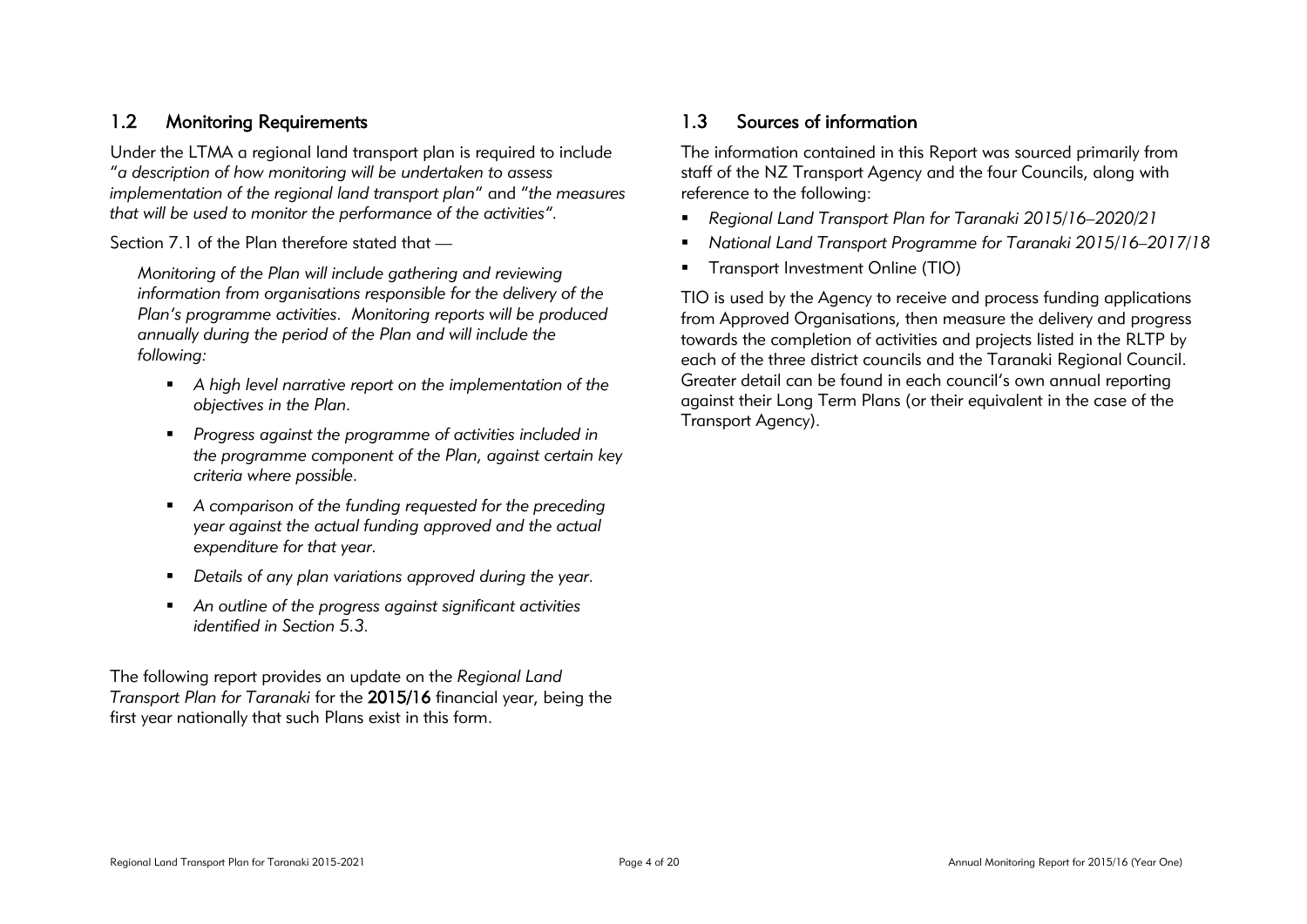## <span id="page-4-0"></span>2 Changes to the Plan

### <span id="page-4-1"></span>2.1 Minor amendments

As with most forward planning, priorities, needs and expectations can change over the lifespan of a planning document, and the RLTP is no exception.

It is important to emphasise that while the 'front end' of the Plan (Sections 1 to 4 including the Strategic Direction component which specifies the objectives, policies and methods) remains as published in April 2015, the sections of the Plan involving the Programme of activities (Section 5) and related funding forecasts (Section 6) have continued to evolve post its release.

The development of the Plan is very much an iterative process and given the complex nature of the activities involved, the published Plan is considered to be a snapshot in time that will continue evolving post release. The Transport Agency's Transport Investment Online (TIO) web system is expected to contain the most current version of the programme component of the Plan at any time.

Over the duration of the Plan, activities or projects can change, be abandoned or be added. Change requests can occur due to variations in the time, scope or cost of proposed activities (especially given that a funding application can be made a number of years before an activity is to be undertaken). Unforeseen situations (such as emergency works following storm events) can also potentially require alterations to the programme of works set out in Section 5 of the Plan.

Most changes can be expected to be minor but in some cases a relatively large change (such as adding a new project) may need to be made to the programme, requiring a formal variation to the Plan.

Variations to the Plan must be requested through the RTC for consideration by the TRC. Public consultation is not required for any variation that is not significant in terms of the significance policy adopted in Section 7.4 of this Plan. It is probable that the majority of variations will not be significant.

## <span id="page-4-2"></span>2.2 Formal variations

Two requests were made to the RTC to vary the *Regional Land Transport Plan for Taranaki 2015-21*during the 2015/16 year:

| Date         | Org.        | Project                                          | Summary                                                                                                                                                                                                                                                                                                                                     |  |
|--------------|-------------|--------------------------------------------------|---------------------------------------------------------------------------------------------------------------------------------------------------------------------------------------------------------------------------------------------------------------------------------------------------------------------------------------------|--|
| Dec.<br>2015 | <b>STDC</b> | Nukumaru<br>Station Rd<br>Extension              | Design and construction of a 6km extension of<br>Nukumaru Station Road to Waiinu Beach<br>Road, Waitotara, to provide resilient alternative<br>access following severe damage to the<br>Limeworks Bridge in the June 2015 floods.                                                                                                           |  |
| June<br>2016 | <b>NZTA</b> | SH <sub>3</sub> Mt<br>Messenger<br><b>Bypass</b> | As a result of Crown funds made available by<br>the Government through the Accelerated<br>Regional Roading Package, a new project was<br>added. With an estimated cost of \$90m, the<br>project aims to improve safety, route<br>availability, journey time predictability and<br>drivers' experience along this key transport<br>corridor. |  |

These requests were processed by the RTC, and subsequently approved by the TRC, during the year. Neither of these variation requests were considered to be significant according to the Council's Significance Policy within the RLTP, therefore public consultation was not required for either of these projects to be added to the Plan.

Further details on these two variations are provided in the Committee Agenda papers, which are available at www.trc.govt.nz.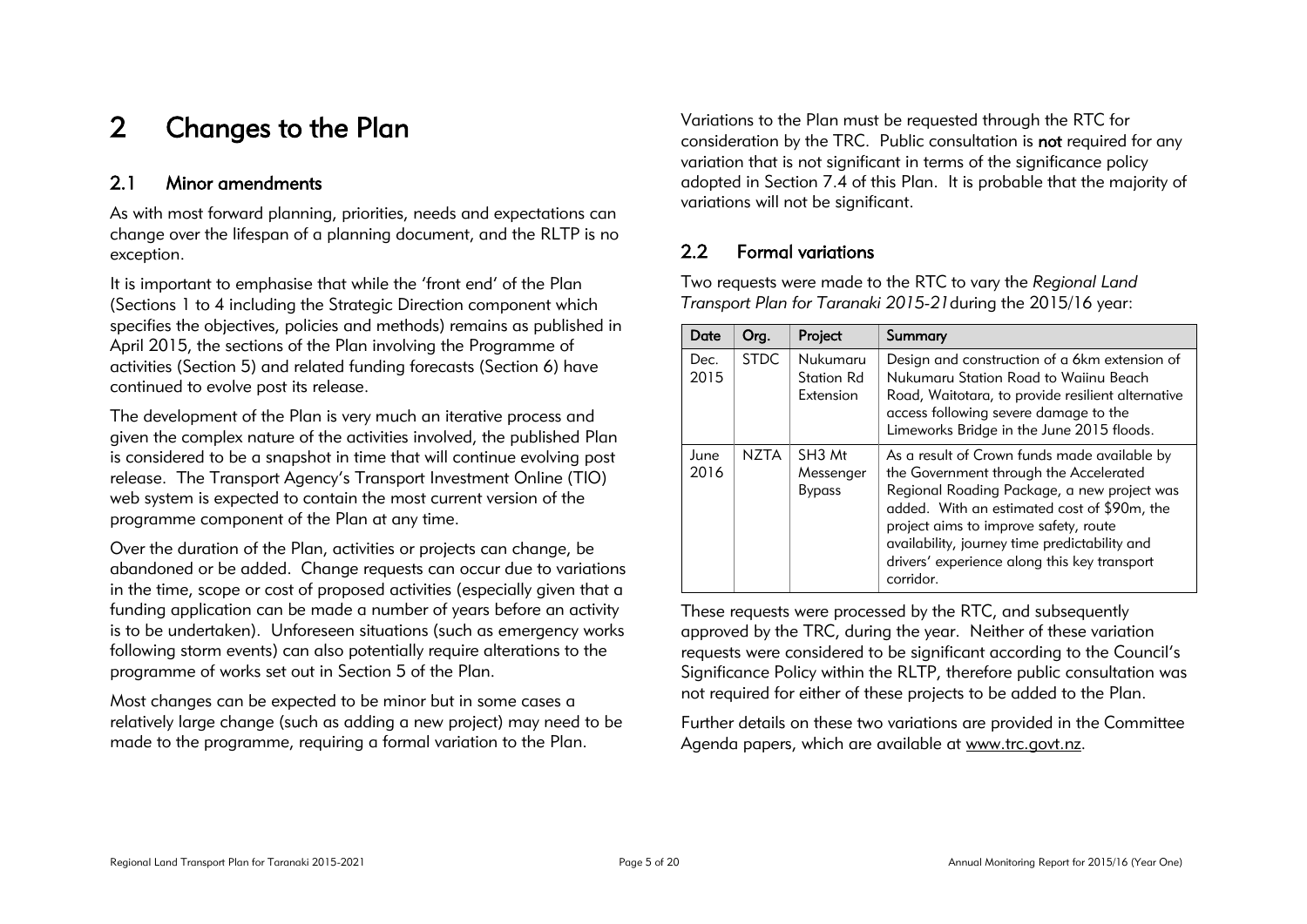## <span id="page-5-0"></span>3 Progress towards strategic objectives

Section 4 of the Plan provides the strategic guidance for land transport in Taranaki, from a vision statement, through to outlining the issues and challenges Taranaki faces, along with the objectives, policies and measures (methods) identified to address those issues. The Plan notes the general strategic direction for Taranaki's land transport system as – *Improved roading, with an increased provision for alternative modes.* 

This section of the Monitoring Report provides a high level narrative on the implementation of the objectives of the Plan. Reference should be made to Table 1 (over page) which provides a summary of Taranaki's land transport issues, objectives and policies, as specified in the Plan.

The 2015/16 financial year, being the first year of the six-year Plan, saw a very solid start in progress towards implementing the Plan's 7 strategic objectives, with activities of particular note outlined below.

| <b>Plan Objective</b>                                                                                                                 | Implementation notes                                                                                                                                                                                                                                                                                                                                                                                                                                   |
|---------------------------------------------------------------------------------------------------------------------------------------|--------------------------------------------------------------------------------------------------------------------------------------------------------------------------------------------------------------------------------------------------------------------------------------------------------------------------------------------------------------------------------------------------------------------------------------------------------|
| 1) An integrated and<br>collaborative approach<br>to transport and land<br>use planning that<br>maximises transport<br>effectiveness. | Cross-organisational collaborative work<br>continued throughout the year -<br>through informal means as well as<br>formalised groups such as the Regional<br><b>Transport Advisory Group, Public</b><br>Transport Officers Group and SH3<br>Working Party.<br>2015/16 saw continued improvements<br>to active transport mode facilities and<br>integration, primarily through NPDC's<br>Let's Go project and STDC's Pathways<br>for People activities. |

| 2) An effective, efficient<br>and resilient land<br>transport system that<br>enhances economic<br>wellbeing, growth and<br>productivity in the<br>Taranaki region and<br>beyond. | All maintenance and improvements<br>works throughout 2015/16 sought in<br>some way to achieve this.<br>Of particular note towards this objective<br>are the range of improvements<br>underway on SH3 - 2015/16 saw the<br>completion of the Vickers to City project<br>in New Plymouth, and strong<br>continuation of construction of the<br>Normanby Overbridge Realignment<br>project. Additionally, the investigations<br>into improvements works on SH3 North<br>(through the Accelerated Regional<br>Roading Package) which were<br>undertaken throughout the year, are<br>crucial to removing constraints to<br>growth in freight, tourism and people<br>movements along this vital inter-<br>regional corridor.<br>On local roads, work continued to<br>'unlock' bridges for heavy commercial<br>vehicle use - such as STDC's upgrade<br>of the bridge on Clifford Road as part<br>of HPMV improvements. |
|----------------------------------------------------------------------------------------------------------------------------------------------------------------------------------|-----------------------------------------------------------------------------------------------------------------------------------------------------------------------------------------------------------------------------------------------------------------------------------------------------------------------------------------------------------------------------------------------------------------------------------------------------------------------------------------------------------------------------------------------------------------------------------------------------------------------------------------------------------------------------------------------------------------------------------------------------------------------------------------------------------------------------------------------------------------------------------------------------------------|
| 3) A safe transport<br>network increasingly<br>free of death and<br>serious injury.                                                                                              | This objective was a focus of many of<br>the activities within the Plan, including<br>the Waitara to Bell Block Route<br>Improvements project, many Minor<br>Improvements activities by RCAs, and<br>the community education centred work<br>of the Taranaki Road Safety Action                                                                                                                                                                                                                                                                                                                                                                                                                                                                                                                                                                                                                                 |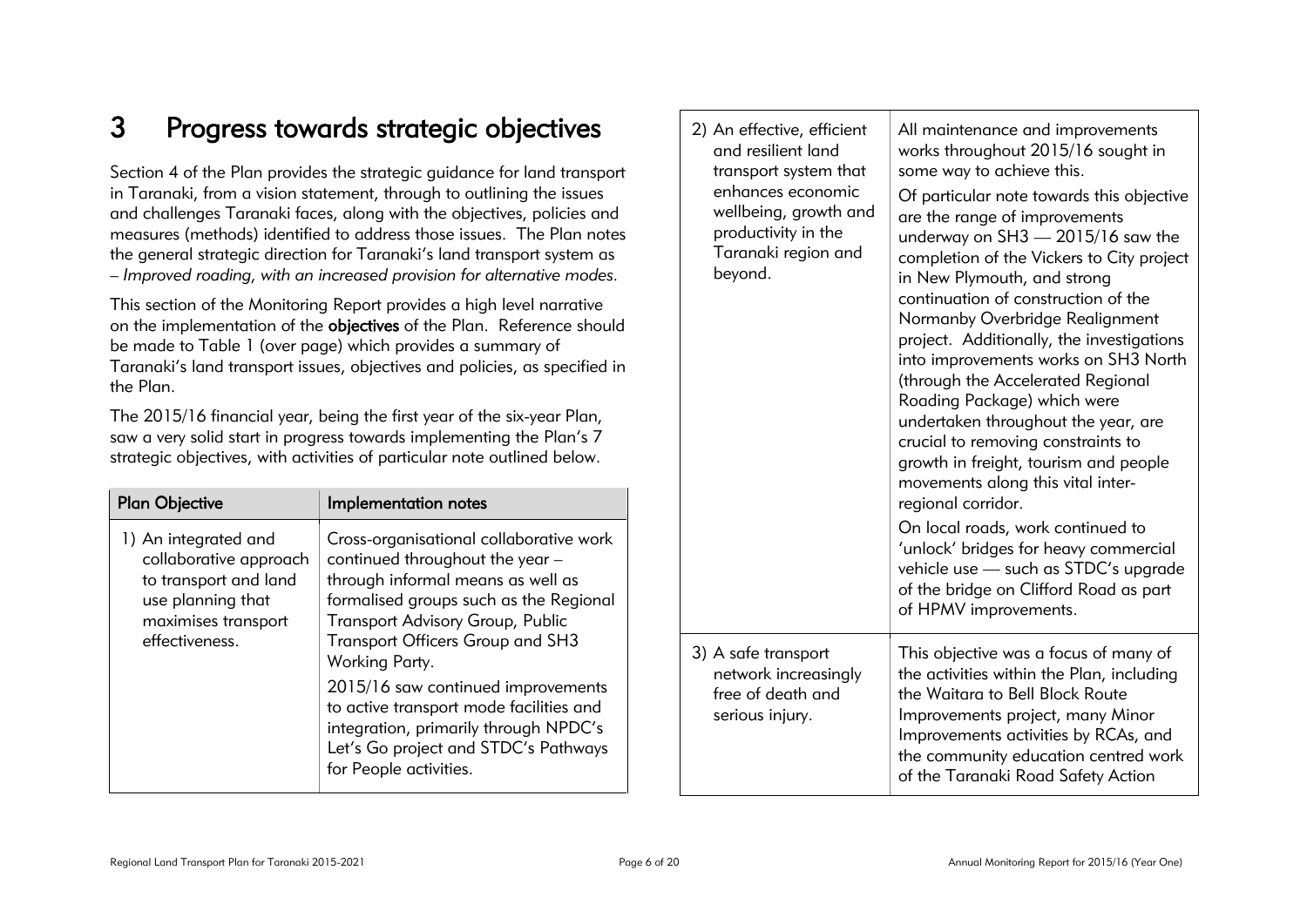|                                                                                                                                                                                                     | Planning Group, and the Let's Go<br>education activities. While crash<br>statistics for the 2015/16 year were<br>disappointingly high in the New<br>Plymouth district, it is considered and<br>hoped that these were an anomaly<br>rather than a trend.                                                                                                                                                                                                                                                                       | transport system.<br>7) An adaptable and | Section 4.6.<br>The LED Streetlight conversion projects,<br>which got underway during the year in<br>all three districts, will also make great<br>gains in this area.<br>Optimising funding is a key aspect of |                                                                                                                                                                                                                                                                                                                                                                                                                        |  |
|-----------------------------------------------------------------------------------------------------------------------------------------------------------------------------------------------------|-------------------------------------------------------------------------------------------------------------------------------------------------------------------------------------------------------------------------------------------------------------------------------------------------------------------------------------------------------------------------------------------------------------------------------------------------------------------------------------------------------------------------------|------------------------------------------|----------------------------------------------------------------------------------------------------------------------------------------------------------------------------------------------------------------|------------------------------------------------------------------------------------------------------------------------------------------------------------------------------------------------------------------------------------------------------------------------------------------------------------------------------------------------------------------------------------------------------------------------|--|
| 4) A people-focused,<br>multi-modal land<br>transport system that<br>caters for the different<br>and changing needs<br>of transport users,<br>connects communities<br>and enables<br>participation. | The Hawera to New Plymouth<br>'Connector' bus service experienced<br>strong growth during the year. This<br>service effectively connects south and<br>central Taranaki with the urban centre<br>of New Plymouth, providing critical<br>access to health services and tertiary<br>study opportunities in particular.<br>The Let's Go activities in North<br>Taranaki, along with the Pathways for<br>People project in South Taranaki, saw<br>continued improvement in walking and<br>cycling facilities in those communities. |                                          | flexible approach to<br>managing and<br>developing the land<br>transport system that<br>optimises funding<br>options to best meet<br>the needs of the<br>region in an affordable<br>way.                       | the LED Streetlight conversion projects.<br>The SH3 north projects and the vast<br>majority of maintenance and minor<br>improvement works across the region<br>are aimed at maximising efficiency and<br>optimising existing capacity across the<br>transport system.<br>During 2015/16, there was ongoing<br>development, including regional<br>workshops, to embed the One Network<br>Roading Classification system. |  |
| 5) A land transport<br>system that is robust,<br>responsive to changing<br>needs and resilient to<br>external influences.                                                                           | Key works during the year to improve<br>network resilience included a range of<br>bridge improvements throughout the<br>region, and works following the storm<br>event of June 2015, including<br>extending Nukumaru Station Road in<br>Waitotara.                                                                                                                                                                                                                                                                            |                                          |                                                                                                                                                                                                                |                                                                                                                                                                                                                                                                                                                                                                                                                        |  |
| 6) An energy efficient<br>and environmentally<br>sustainable land                                                                                                                                   | Public transport operations are key to<br>achieving this objective, and continued<br>throughout the year as detailed in                                                                                                                                                                                                                                                                                                                                                                                                       |                                          |                                                                                                                                                                                                                |                                                                                                                                                                                                                                                                                                                                                                                                                        |  |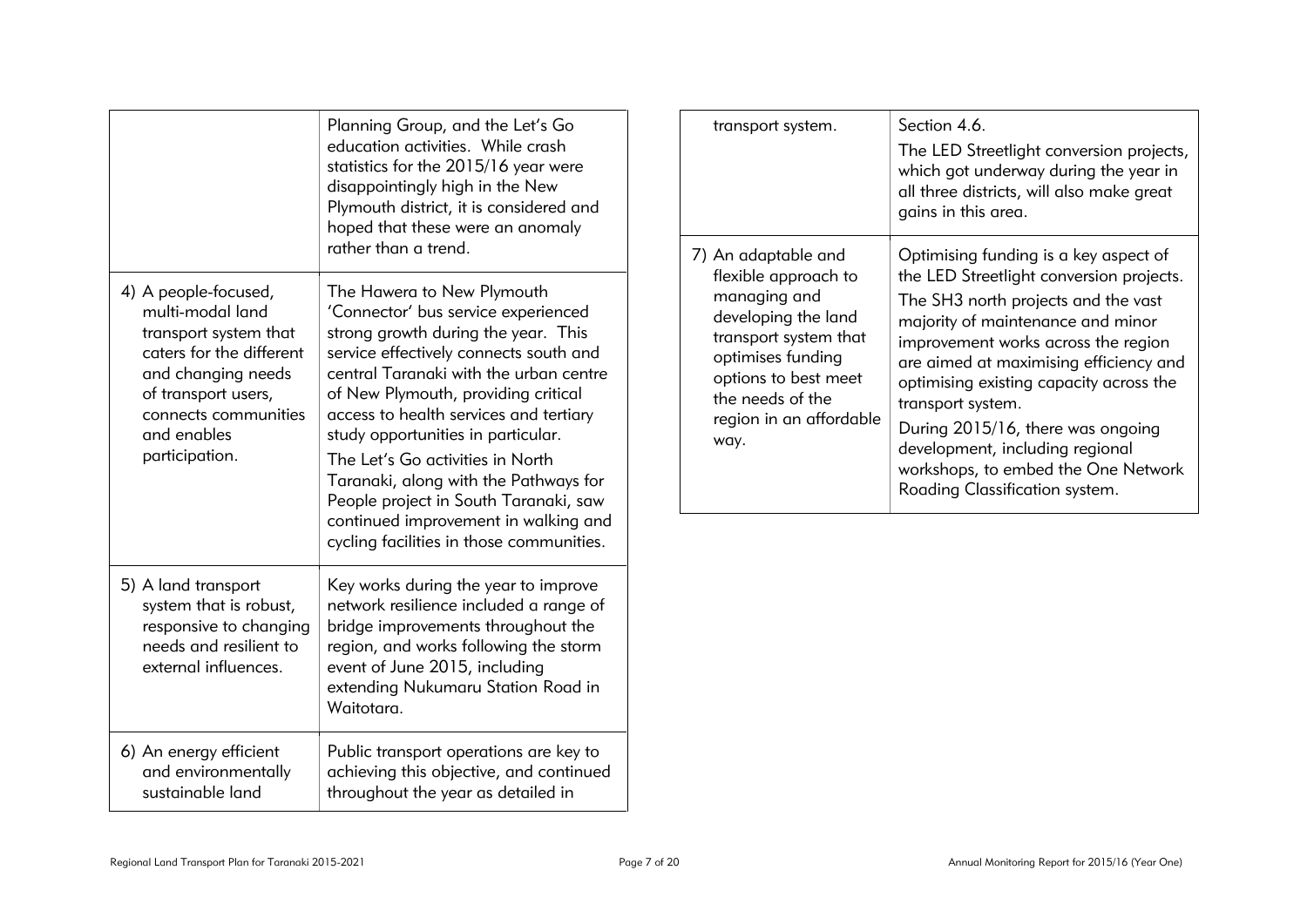|   | $#$ Issues                                                                            | <b>Objectives</b>                                                                                                                                               |                | Ref Policies                                                                                                                                                                        |
|---|---------------------------------------------------------------------------------------|-----------------------------------------------------------------------------------------------------------------------------------------------------------------|----------------|-------------------------------------------------------------------------------------------------------------------------------------------------------------------------------------|
|   | Ensuring a regionally and nationally                                                  | An integrated and collaborative approach to transport                                                                                                           |                | 1  ■ Take a one network approach to managing the transport system.                                                                                                                  |
|   | integrated transport network                                                          | and land use planning that maximises transport<br>effectiveness.                                                                                                | $12 \,$        | " Manage and develop the transport network in a way that provides for all<br>modes of transport in an integrated manner.                                                            |
|   | Facilitating growth and economic<br>development                                       | An effective, efficient and resilient land transport system<br>that enhances economic wellbeing, growth and                                                     |                | G1 • Removal of constraints to growth in freight, tourism and people movement,<br>particularly on inter-regional corridors.                                                         |
|   |                                                                                       | productivity in the Taranaki region and beyond.                                                                                                                 |                | G2 • Focus on effective and efficient strategic road and rail corridors, particularly<br>between inter-regional ports.                                                              |
|   |                                                                                       |                                                                                                                                                                 | G <sub>3</sub> | • Ensure those roads in the region serving tourism and the productive sector<br>are fit for purpose.                                                                                |
|   | Reducing the safety risk on Taranaki's                                                | A safe transport network increasingly free of death and                                                                                                         |                | S1 • Promote infrastructure improvements on strategic corridors.                                                                                                                    |
|   | transport network                                                                     | serious injury.                                                                                                                                                 | S2             | Reduce risk on high risk rural roads, intersections and urban arterials with a<br>particular focus on vulnerable road users.                                                        |
|   |                                                                                       |                                                                                                                                                                 | S <sub>3</sub> | • Support the aims of Roadsafe Taranaki.                                                                                                                                            |
|   |                                                                                       |                                                                                                                                                                 | S <sub>4</sub> | Support the aims of Safer Journeys.                                                                                                                                                 |
| 4 | Maintaining and improving accessibility<br>and travel options throughout the region   | A people-focused, multi-modal land transport system<br>that caters for the different and changing needs of<br>transport users, connects communities and enables | AI             | • Protect and enhance the accessibility of the land transport system to all<br>people in the region to enable community participation and ensure<br>appropriate access to services. |
|   |                                                                                       | participation.                                                                                                                                                  | A2             | • Optimise existing capacity in the transport network through travel demand<br>management measures.                                                                                 |
|   |                                                                                       |                                                                                                                                                                 | A <sub>3</sub> | • Ensure a range of travel options are available to the region's residents.                                                                                                         |
|   | Ensuring network resilience and                                                       | A land transport system that is robust, responsive to                                                                                                           | R1             | Improve the resilience of transport infrastructure.                                                                                                                                 |
|   | responsiveness in the context of internal<br>and external pressures                   | changing needs and resilient to external influences.                                                                                                            | R <sub>2</sub> | • Protect routes with lifeline functions.                                                                                                                                           |
|   | Reducing negative environmental and<br>community impacts arising from transport       | An energy efficient and environmentally sustainable<br>land transport system.                                                                                   | E1 I           | " Ensure transport efficiencies, promote alternative modes and manage<br>transport demand.                                                                                          |
|   | Addressing these issues in an environment<br>of constrained funding and affordability | An adaptable and flexible approach to managing and<br>developing the land transport system that optimises                                                       | F1             | • Maximise efficiency and optimisation of existing capacity across the<br>transport system.                                                                                         |
|   | yet rising costs.                                                                     | funding options to best meet the needs of the region in<br>an affordable way.                                                                                   | F2             | Adopt a level of service (road classification) management approach.                                                                                                                 |

## <span id="page-7-0"></span>Table 1: Summary of Taranaki's land transport issues, objectives and policies (per the RLTP 2015-21)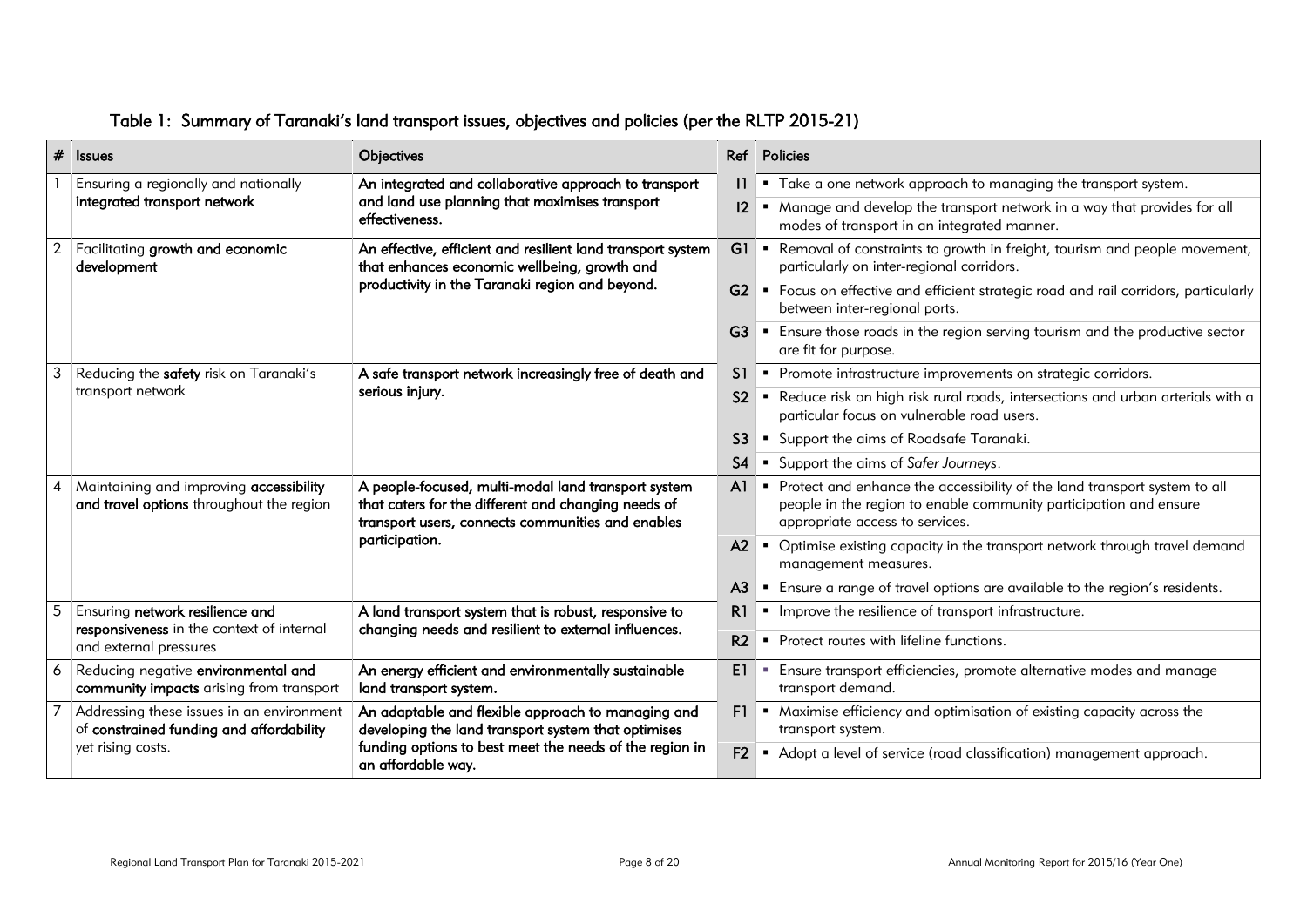## <span id="page-8-0"></span>4 Progress on delivering planned activities

This section of the Monitoring Report outlines progress made by each of Taranaki's Approved Organisations (AO) in delivering their programmed activities and projects listed in the RLTP. The information has been supplied by each AO in the region, with the intention being to provide an overview of the works programme undertaken. The AOs in Taranaki are the: New Plymouth District Council, Stratford District Council, South Taranaki District Council, Taranaki Regional Council and New Zealand Transport Agency (Highways and Network Operations).

Summaries of progress on activities that were considered regionally significant are provided in tabular form in Appendix B, for ease of comparison to the way these were structured in (Section 5.3 of) the Plan.

Other activities, largely those considered as 'business as usual' such as maintenance and minor improvements, are outlined by organisation below.

## <span id="page-8-1"></span>4.1 New Plymouth District Council

#### Maintenance, Operations and Renewals

NPDC had a busy year and achieved 87% expenditure in its maintenance operations and renewals programme for the year. We resurfaced 85 km of roads for \$2.81 million as part of those works. There was an underspend in rehabilitation in the financial year due to some works being put on hold on Devon Street East for the Vickers to City project and project planning for some significant rehabilitation at roundabouts. Rehabilitation works were completed on Tarata Road and Everett Road.

Fulton Hogan completed all of the operational maintenance programme via its maintenance contracts and were also successful in being awarded and completing this year's resealing contracts, with additional lengths of resurfacing completed due to favourable contract rates.

The significant flood event of 19-20 June 2015 required significant



resource for both immediate response to restore the network availability and for network reinstatement. The Storm Damage Repairs programme is approximately \$2.8 million and will require the completion of \$600k of work in 16/17 financial year.

#### Minor Improvements

The funds in the category were well spent on a variety of projects throughout the district. Ongoing works were completed in Everett Road to improve corners and alignment. Tarata Road/ Durham Road intersection was improved. In the urban area, variable speed limit signs were installed outside Welbourn School. Merrilands, West End

and Puketapu Schools had traffic calming measures installed to improve safety and encourage active travel to school. A courtesy crossing has been installed in North Street Waitara near Manukorihi Intermediate and on Hobson Street near the Hockey Turf.

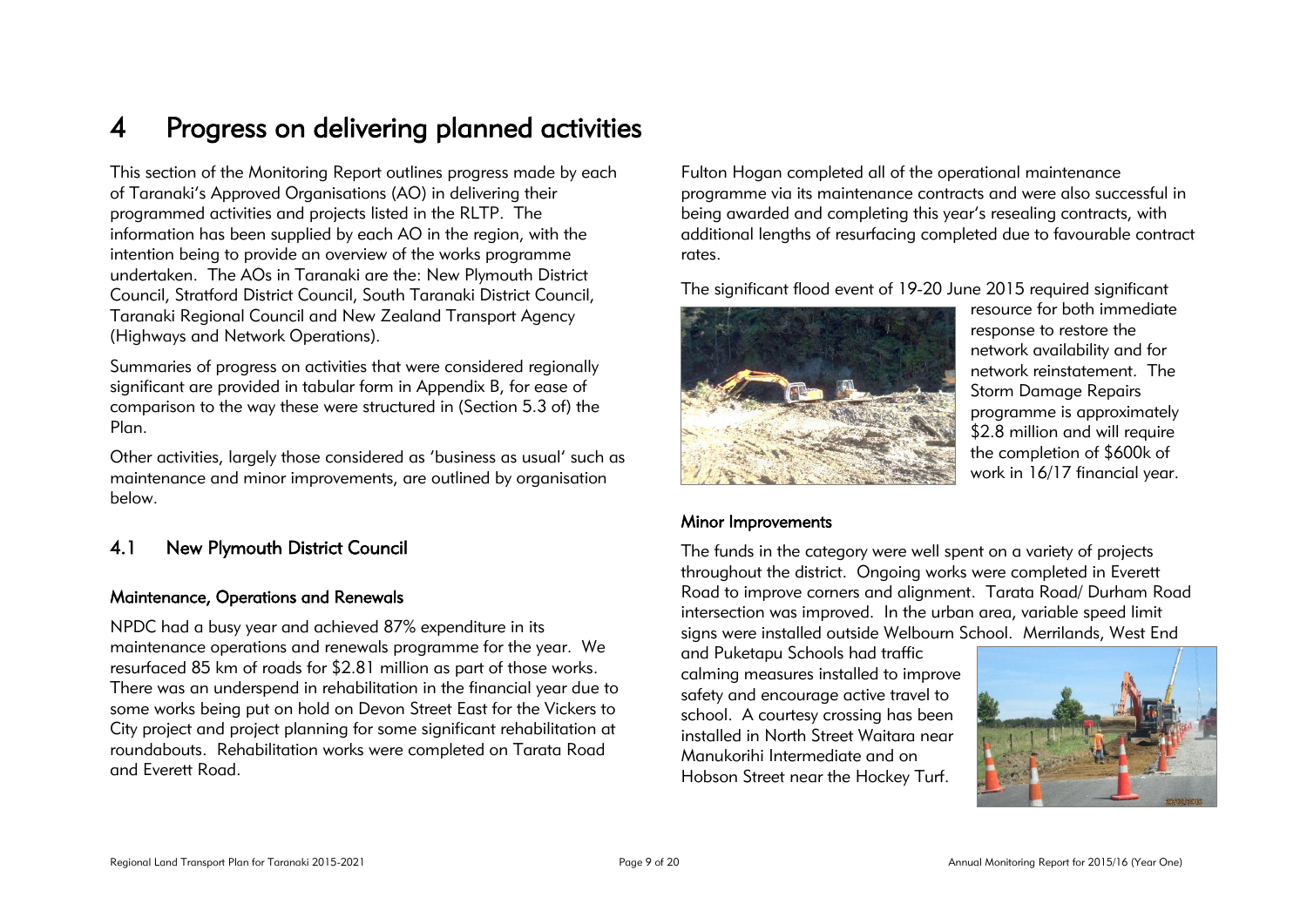#### Projects

The LED Streetlight conversion programme had its business case approved for investment by NZTA during the year. A procurement process was completed for 2400 lights, which will be installed in the coming financial year.

Let's Go, the NPDC's Model walking and cycling community's ongoing initiative, completed BDO Cyclist Skills and Scooter Skills





delivery to 2,828 Primary School students, with over 10,000 students having now received scooter skills. Let's Go is working intensively with 23 schools on travel planning. Works on Carrington Street walking and cycling improvements and the Mangati Walkway upgrade were also substantially completed. The honourable Simon Bridges, Transport Minister, attended a formal opening and blessing of the Mangati Walkway on 23 March this year.

## <span id="page-9-0"></span>4.2 Stratford District Council

#### Maintenance, Operations and Renewals

(% of maintenance spend for the year?)Routine maintenance of the roading network has been completed for the year. This is "business as

usual" however, in the last three months of the year, a greater focus was placed on repairing and re-metalling unsealed roads on the Mangaehu Road and Soldiers Road due to the commencement of logging operations. Forestry activity continues, and so will the maintenance to the roads affected.

Annual reseal and pavement rehabilitation programmes have been completed. The SDC has reduced the quantity of reseals for the 2015/16 year, completing 23km of reseals. Some of the funds saved were re-directed to an increased programme of pavement strengthening projects on Monmouth and Climie Roads.

#### Minor Improvements

Replacement of an old steel culvert on Ahuroa Road was completed this year. This 2.4m diameter culvert was replaced with a pre-cast concrete box section culvert. This was the only minor improvement project undertaken during the year.

#### Projects

The Business Case for the installation of LED Streetlights was approved. 600 LED's were purchased, with 40 installed by the end of the year. The aim is to complete the installation by November 2016.

All other project funding was diverted to the remedial works following the June 2015 storm event. The total cost to repair the roading network of Stratford was just under \$5.25 million. The SDC has completed the repairs within 12 months so as to avail itself of the enhanced Financial Assistance Rate.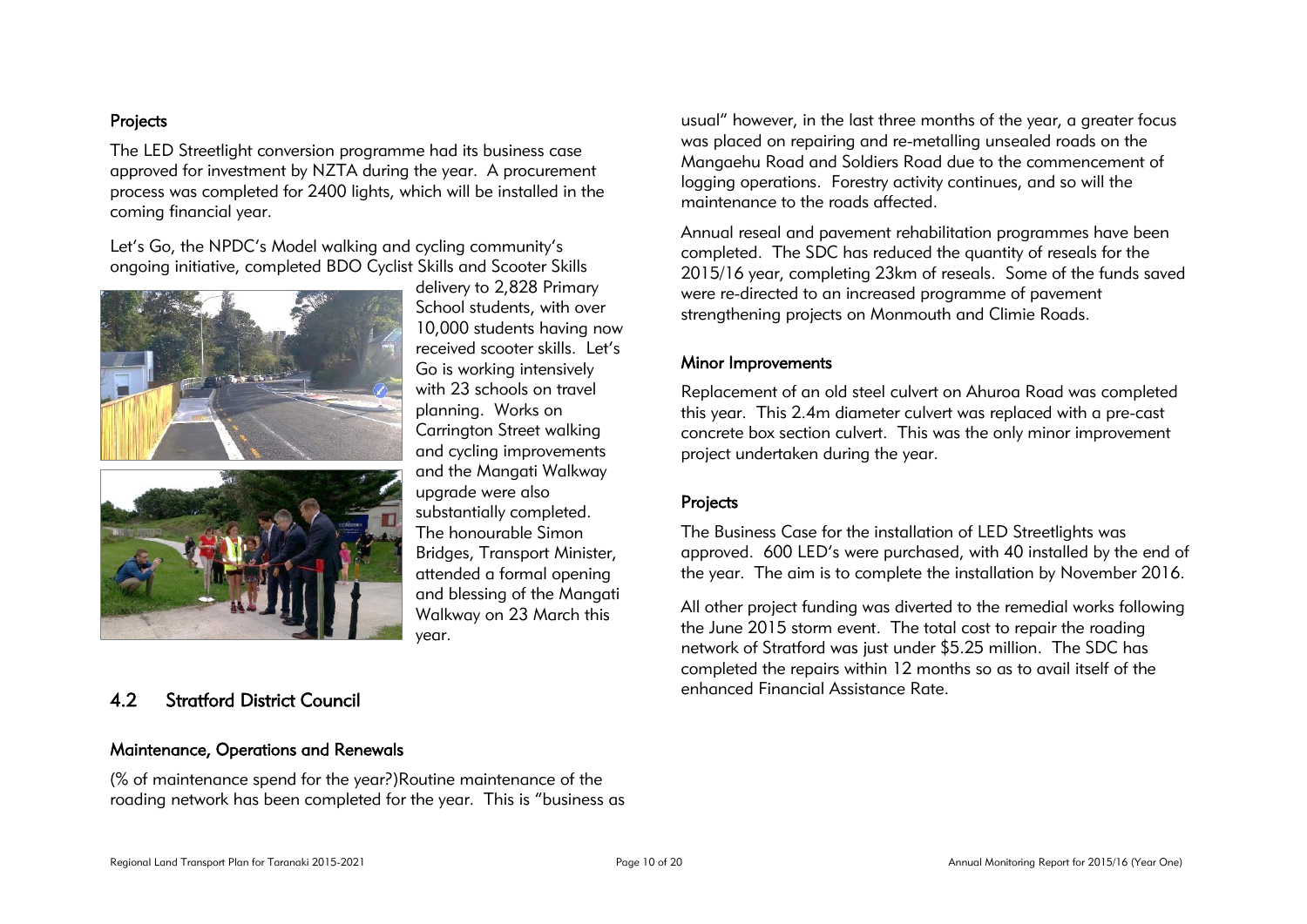## <span id="page-10-0"></span>4.3 South Taranaki District Council

The South Taranaki District Council (STDC) completed its land transport programme for the 2015/16 financial year spending an average of 31% of its 3 year's maintenance, renewal and minor improvement works of its approved budgets. There were no major storm events for the year but the carryover from the June 2015 flood damage work was \$8,361,000.

#### Maintenance, Operations and Renewals

#### General Maintenance

The expenditure on general maintenance work involving sealed and unsealed pavement repair, drainage, traffic services, vegetation, cycleway and minor events were less than budget. Total expenditure was \$5,513,893 with an approved budget of \$6,219,688. Achievement was 88.6%.

#### Renewals

Roads upgraded were Wiremu Road (2 sections), Skeet Road, Auroa Road and Eltham Road. A total length of 7.8km of road was upgraded at a total cost of \$1.75 million.

The annual reseal was completed with a total length of 92.4km of road being resealed. The total cost for the annual reseal was \$1.98 million.

Bridge 260 on Rakaupiko Road was replaced and completed at a cost of \$629,000. Other bridges in the Egmont Plains area were contracted for maintenance repair at a cost of \$138,000.

Total expenditure on renewals work was \$5,097,571 which is within the approved budget of \$5,423,203. Achievement is 94.0%.

#### Minor Improvements

Minor improvements carried out for the year were as follows:

| Intervention Type                     |       | Cost        |
|---------------------------------------|-------|-------------|
| Cycling improvement                   |       | \$250,000   |
| Drainage(include kerb and channel)    |       | \$115,382   |
| Guardrail/clear zone improvements     |       | \$5,509     |
| Intersection improvements             |       | \$61,365    |
| Minor geometric improvements          |       | \$316,443   |
| Seal widening                         |       | \$374,556   |
| Signage/delineation/ pavement marking |       | \$16,975    |
|                                       | Total | \$1,140,230 |

Total expenditure on minor improvement work was \$1,140,230 which is within the approved budget of \$1,198,400. Achievement was 95.1%.

## Projects (Improvement of Local Roads)

## Street Lighting (LED conversion project)

Street lights have been programmed to be upgraded to LED. The STDC has purchased 600-23W LED street lights. The contractor NPE Ltd has programmed to start the replacement in August 2016. Total cost expended was \$191,146 with an amended budget of \$300,000. Unspent budget will be carried over to 2016/17.

## High Productivity Motor Vehicle (HPMV)

As part of the package for HPMV, bridge 337 on Clifford Road was upgraded at a cost of \$508,352 which was within the budget of \$541,435. Unspent budget will be declared surplus.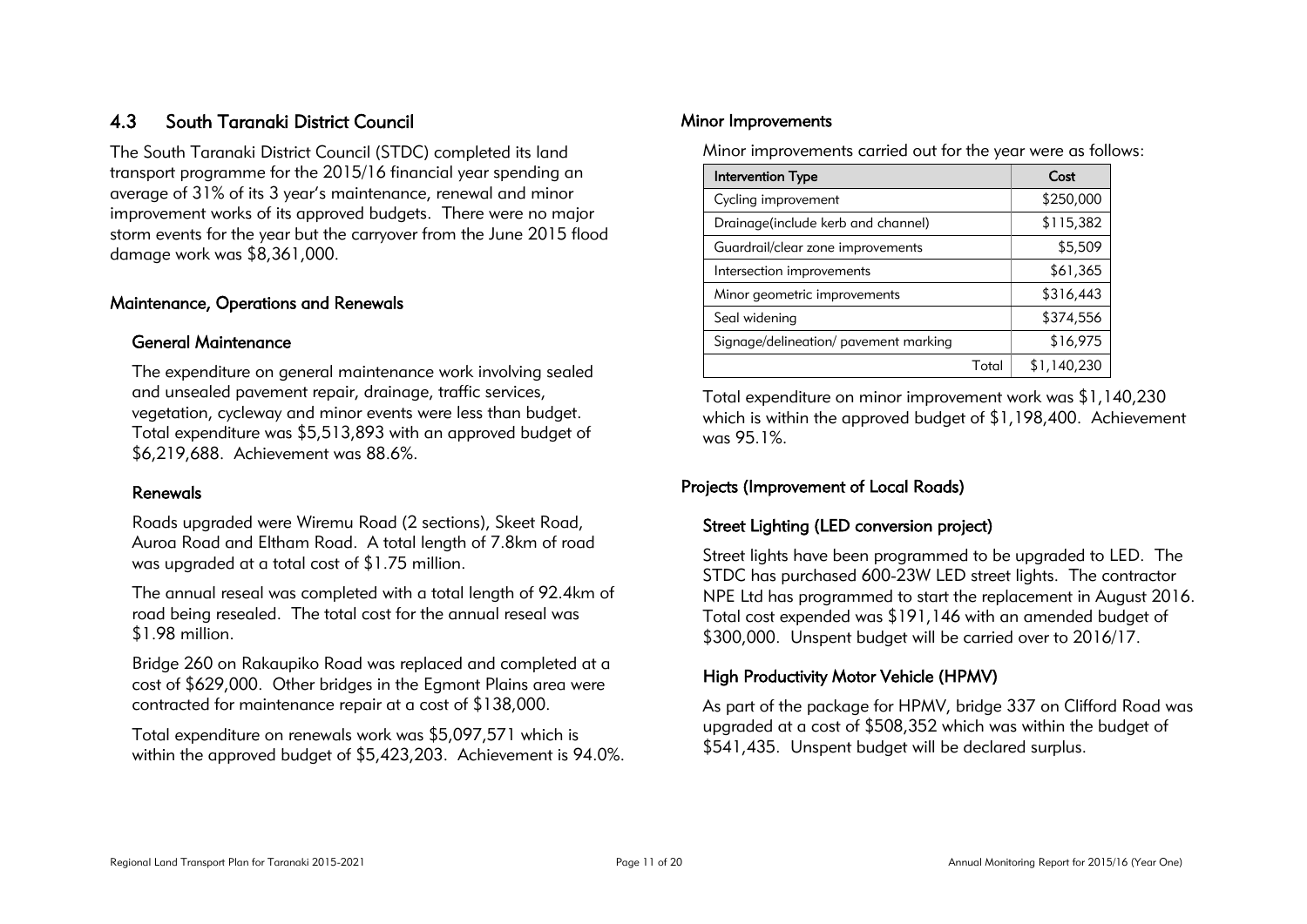#### Emergency and Preventative Work

Storm damage works were mostly on damaged roads which occurred in June 2015. The majority of the storm damaged works occurred at Rawhitiroa, Tangahoe Valley and Waitotara Valley Roads. All together there were 55 roads and 3 bridges affected. The total expenditure in 2015/16 was \$8,361,000. Works committed and to be carried over to 2016/17 are as follows:

- 1. Extension of Nukumaru Station Road estimated cost \$1.6million.
- 2. Bridge 313 Makakaho Valley Road estimated cost \$80,000.
- 3. Lakes Road estimated cost \$120,000.
- 4. Storm damaged retaining wall estimated cost \$200,000.

### Community Road Safety Programme

The high priority programmes delivered for the year by Roadsafe Taranaki on behalf of the region are as follows:

- Young Driver Driver licensing. High School Survey.
- Speeds (inclusive drive to the conditions) Safe Speeds around Schools. Safe speed in rural Taranaki. Targeted presentation at selected conferences.
- Roads and roadsides (including intersections) Loss of Control, Intersection and roundabout campaigns. Seasonal campaigns (Sun, Ice, Fog). Responsive projects.

Total expenditure was \$205,243 which is within the budget of \$249,500. Unspent budget will be declared surplus.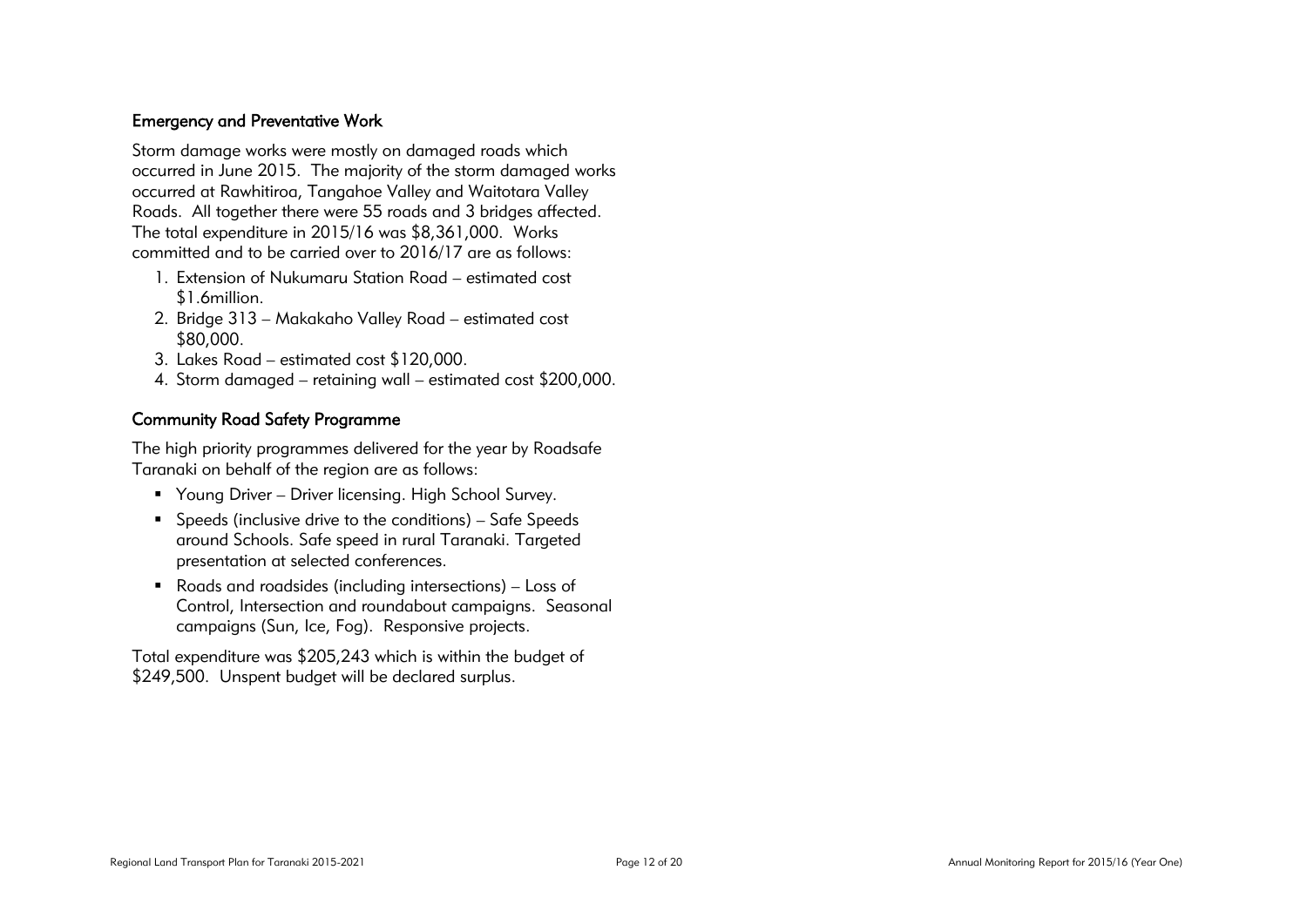## <span id="page-12-0"></span>4.4 NZ Transport Agency (Highways and Network Operations)

#### Maintenance, Operations and Renewals

In the 2015/16 year the following maintenance activities were completed:

- 26.2km of chipseal road resurfacing was completed at a cost of \$2,090,451.
- 2.8km of road reconstruction was completed at a cost of \$1,022,102.
- A total of 106,670  $m^2$  of road surface was treated to improve skid resistance at a cost of \$1,335,318.

#### Minor Improvements

The following provides a summary of the safety projects throughout the Taranaki region for 2015/16:

- The NZ Transport Agency completed nine Minor Safety Projects for a total spend of \$1,730,889.
- This included Audio Tactile Profile (ATP) marking projects on SH3 between Inglewood and Hawera, and between Patea to the Whanganui boundary.
- The remaining projects consisted of stock underpass contributions, signage improvements, roadside barrier protection, and seal widening sites.

#### Projects

The following provides a summary of the status of projects throughout the Taranaki region for 2015/16:

- SH3 Vickers to City Improvements officially opened on 23 June 2016. Construction commenced in June 2014 with duplicate bridges constructed over the Waiwhakaiho and Te Henui rivers, and increased lane capacity through the route.
- SH3 Normanby Overbridge Realignment is nearing completion. The rail over bridge and new road alignment is expected to be completed in December 2016.
- SH3 Mt Messenger and Awakino Gorge corridor. In January 2016, Prime Minister John announced funding of \$115 million to accelerate this project as part of the Accelerated Regional Roading Programme. The programme consists of three projects.
	- o Mt Messenger bypass
	- o SH3 corridor safety improvements
	- o Awakino tunnel bypass

The investigation and design option phase is progressing with the safety initiatives to be implemented in 2017/18.

- Emergency Works following June severe weather Event. The geotechnical and structural design work is continuing. Physical construction work on the 15 sites is planned in the upcoming construction season.
- **Programme BC for SH3 Waitara to Bell Block safety** improvements was completed in May 2016, and will progress to the next BC phase under the Safe Roads Alliance programme.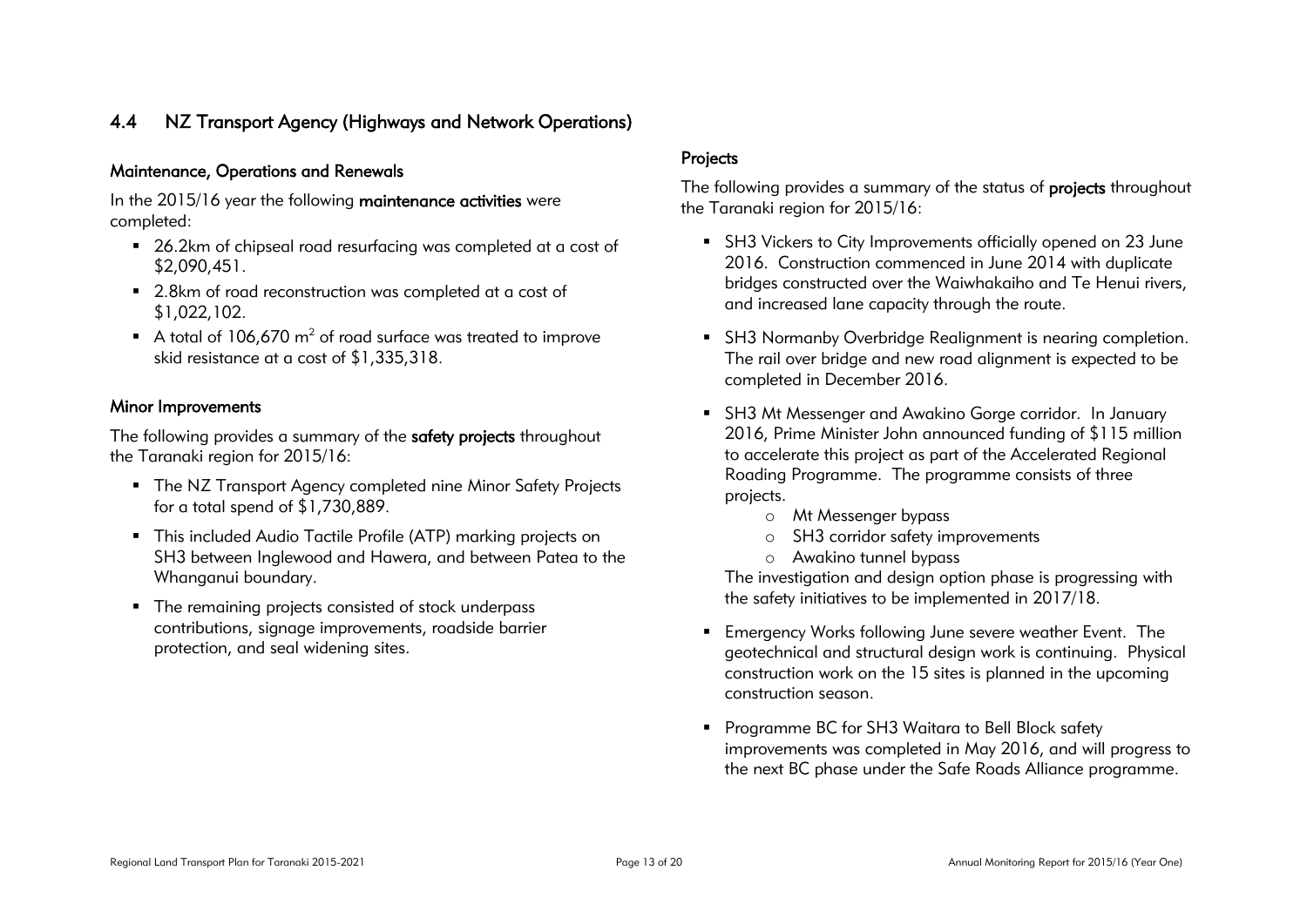## <span id="page-13-0"></span>4.5 Taranaki Regional Council – Regional Transport Planning

The Taranaki Regional Council (TRC) continued to be active during the year on a wide range of land transport planning and associated advocacy, liaison and collaborative activities to advance the land transport needs of the region. Key activities undertaken during 2015/16 included:

- The TRC oversaw implementation of its *Regional Land Transport Plan 2015-2021* which had been adopted in the previous year following consultation with the Taranaki community. One of the successes for the year was the official opening of the Vickers to City corridor in New Plymouth by the NZ Transport Agency.
- **TWO minor variation requests to the Plan were received and** processed by Council during the year (refer to Section 2).
- The TRC continued its strong advocacy on many fronts with respect to its land transport activities. Submissions in 2015/16 were made on the Ministry of Transport's small passenger service vehicle review and feedback provided to the NZ Transport Agency on the National Land Transport Programme development process.
- In January 2016, the Government announced multi-million dollar projects to bypass the Mt Messenger and Awakino tunnel areas on the northern parts of SH3. These were projects to be funded under the Accelerated Regional Roading Package, drawn from the Future Investment Fund, and were in addition to announcements made in the previous year regarding improvements in the SH3 Awakino Gorge to Mt Messenger corridor. Construction is expected to begin in 2018/19. These announcements were of major significance to Taranaki and reflect, in part, advocacy undertaken on a number of fronts on these important land transport issues for Taranaki.
- The TRC's support of the inter-regional cross-sector State Highway 3 Working Party continues to see relationships between the member organisations strengthen, in particular the relationship with the Waikato Regional Council. The Government announcement of the Mt Messenger and Awakino Tunnel bypass projects reflects the value of working collaboratively on land transport issues.
- The TRC was also involved in a number of other land transport planning matters ranging from an investigation into road safety improvements on the Waitara to Bell Block corridor to membership of the community based Taranaki Road Safety Action Planning Group.
- The Council's *Regional Public Transport Plan (RPTP) for Taranaki 2014-2024* remained operative throughout the year. The RPTP describes the public transport services the Council proposes to provide in the region, and sets out a programme of action and associated policies. 2015/16 saw the continuation of all the region's public transport services, as outlined below.

## <span id="page-13-1"></span>4.6 Taranaki Regional Council – Public Transport

#### **Citylink**

The Citylink (New Plymouth, Waitara, Bell Block and Oakura) bus network recorded a patronage decline of 2% (equivalent to 11,741 passenger trips) in 2015/16. Adult patronage was down 2% (or 847 trips) following a decrease of 13% the previous year. The biggest declines were recorded in Beneficiary down 14% (or 10,137 trips) and Child down 2% (or 7,224 trips).

The new agreement with the Western Institute of Technology at Taranaki (WITT) to fund free transport for students was signed. The term of the agreement is for a maximum of  $5(3 + 2)$  years. WITT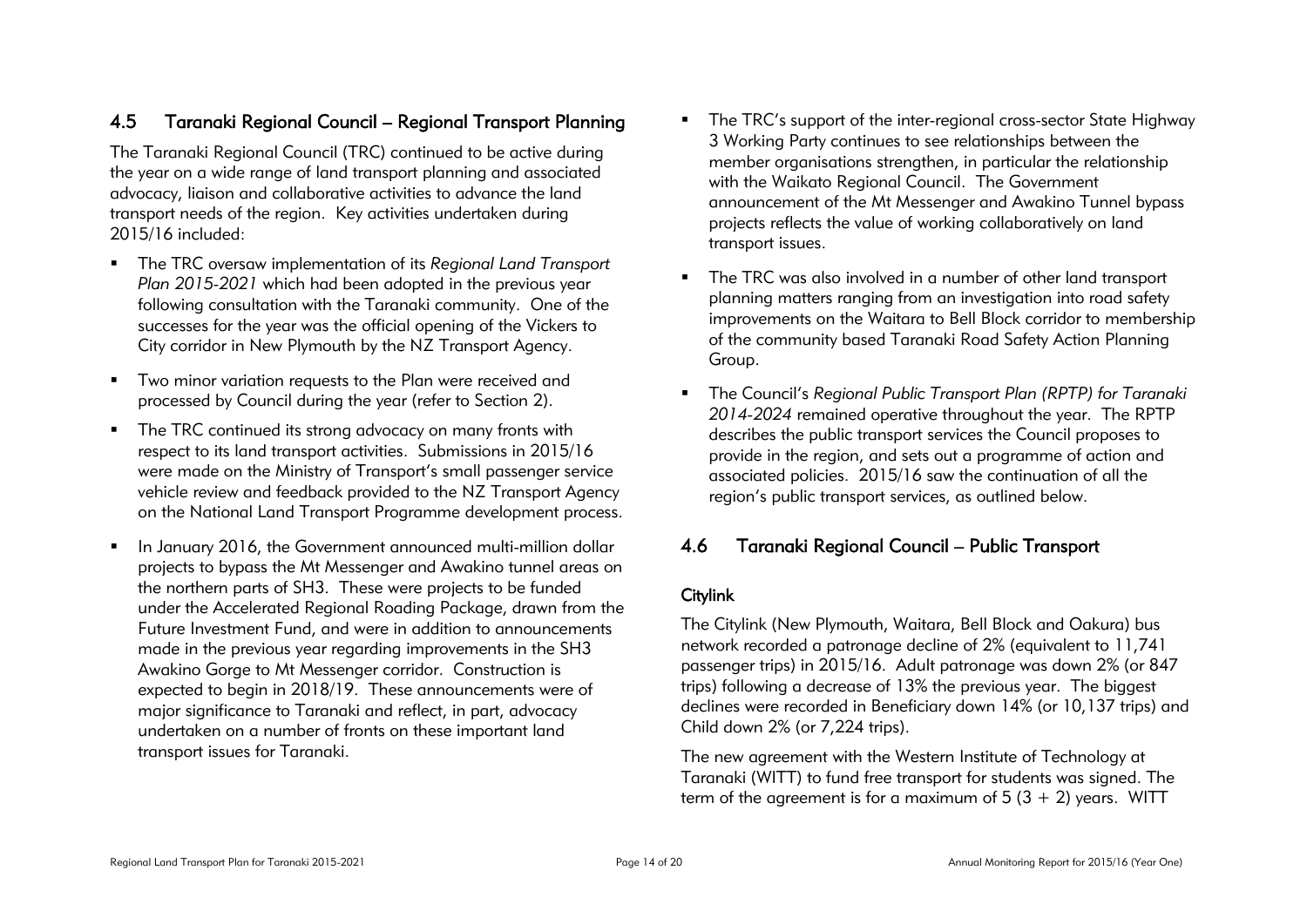patronage was up 12% (or 3,620 trips) for the year. Tertiary patronage (other than WITT) declined 17% (or 1,146 trips) in 2015/16.

#### **Connector**

The Connector (Hawera to New Plymouth) service successfully secured investment support from the New Zealand Transport Agency (the Agency) for the 2015/18 NLTP. This was significant as were new 5 year term funding agreements with WITT and the Taranaki District Health Board.

Patronage growth was spectacular with a 30% increase recorded. Patronage of 31,407 was recorded compared to 24,164 in 2014/15. Adult patronage was up 71% or 109 trips. SuperGold trips were up a massive 839% to 1,428 trips as a result of the Agency approving SuperGold Card eligibility for the full service. WITT patronage was up 20% to 11,848. This equates to 37.7% of all passengers during the year. TDHB patronage was 4,508, down 2% on the 4,602 recorded in 2014/15.



#### **Connector patronage comparison 2014/2015 and 2015/2016**

### Southlink

Two of the Southlink once-a-week services recorded a drop in patronage, for the third year. The Opunake-Hawera service recorded a minor increase in patronage. The results are shown in Table 2.

<span id="page-14-0"></span>Table 2: Southlink bus services patronage for 2015/16 year

| <b>SouthLink Service</b>                 | Patronage | Change from 2014/15 |
|------------------------------------------|-----------|---------------------|
| Waverley-Patea-Hawera                    | 1,515     | $-14%$              |
| Opunake-Hawera (including Manaia-Hawera) | 1.027     | $+0.8%$             |
| Opunake-New Plymouth                     | 1,038     | $-11%$              |

The change in patronage is detailed in each summary below.

- Waverley–Patea–Hawera patronage was down 14% compared to the 1,762 in 2014/15. Compared to 2014/15, Adult patronage was down 27%, SuperGold Card patronage was up 14%, fare paying Child and Under 5s were down 49% and 85% respectively.
- Patronage for the Opunake-Hawera (including Manaia-Hawera) service was up 0.8% compared to the 1,019 in 2014/15. Compared to last year, Adult patronage was down 43%, SuperGold Card up 4%, fare paying Child were up 50% and Under 5s patronage up 98%.
- Patronage for the Opunake-New Plymouth service was down 11% compared to the 1,168 in 2014/15. Compared to last year, Adult patronage was down 28%, SuperGold Card patronage was down 6%, fare paying Child was up 12% and Under 5s were down 96%.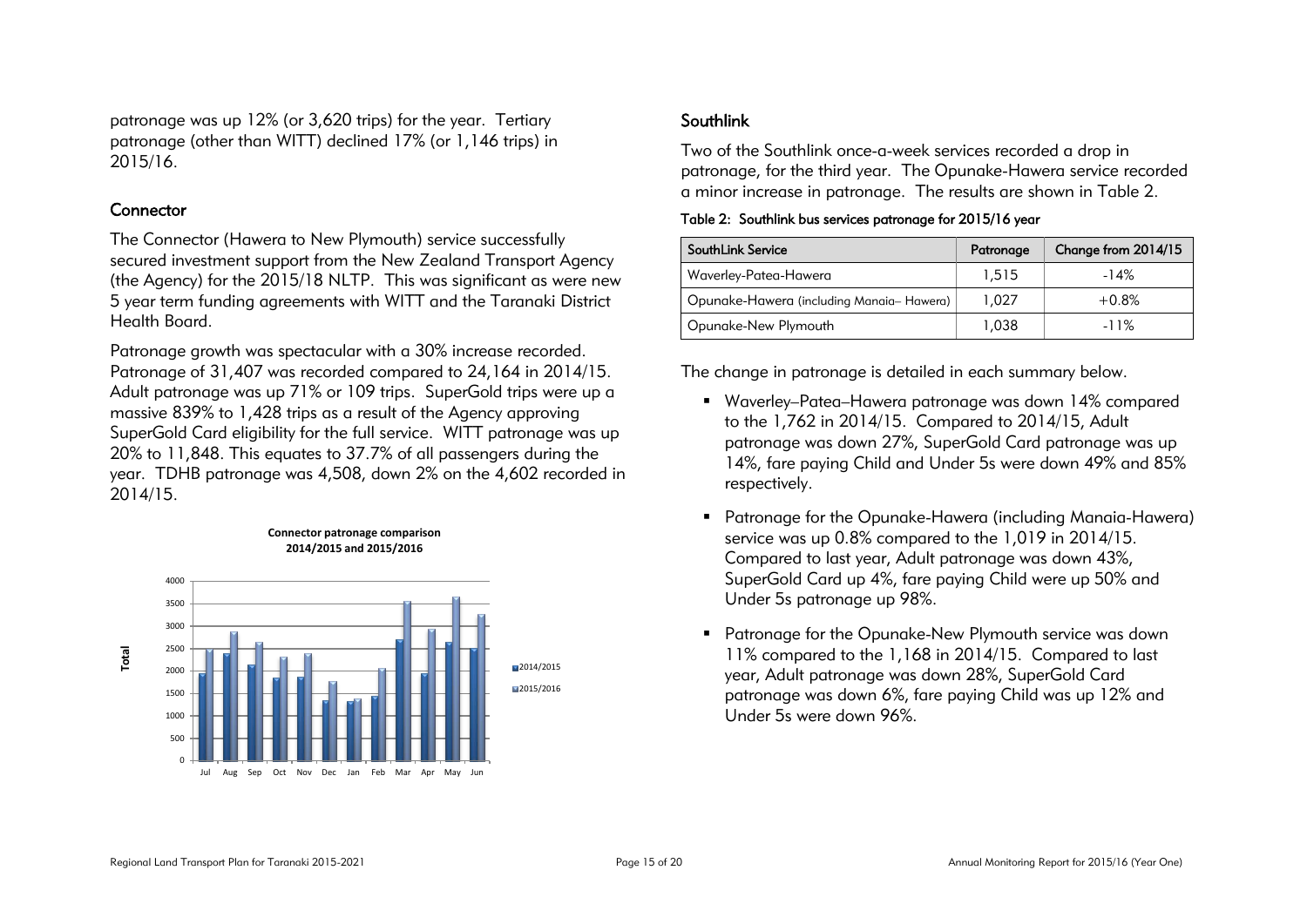#### General matters

- Free off-peak travel for all SuperGold Card holders was available on all regional public transport services. This followed the NZ Transport Agency approving eligibility for the full Connector (Hawera to New Plymouth) service from November 2015. Total SuperGold Card trips on all services totalled 54,918 up 5.8% on the 51,919 trips recorded in 2014/15. SuperGold Card patronage accounts for 9% of all patronage across all services (including the Connector).
- The region's farebox recovery level (i.e. the level of revenue from fares), and an indicator of the efficiency of the Council's bus networks, was 40.8% in 2015/16. This was up 1.9% on 2014/15.
- The commerciality ratio for the region was also 40.8%. This is a financial calculation that measures performance by assessing the proportion of revenue generated by public transport users against the cost of providing the services. The commerciality ratio per service is shown in Table 3.

#### <span id="page-15-0"></span>Table 3: Public transport services commerciality ratio league table for 2015/16

| <b>Bus service</b>                          | Ratio |
|---------------------------------------------|-------|
| Hawera to New Plymouth                      | 64.6% |
| Waverley/Hawera                             | 48.9% |
| New Plymouth, Bell Block Waitara and Oakura | 38.6% |
| Opunake/New Plymouth                        | 19.5% |
| Opunake/Hawera                              | 14.4% |

<span id="page-15-1"></span>

| <b>Bus service</b>                            | 2011/12 | 2012/13 | 2013/14 | 2014/15        | 2015/16 |
|-----------------------------------------------|---------|---------|---------|----------------|---------|
| Inglewood to New Plymouth service             | 853     | 1,073   | 1,193   | 0 <sup>1</sup> |         |
| New Plymouth 'Citylink' network               | 535,866 | 548,919 | 578,396 | 582,357        | 570,616 |
| Opunake to Hawera service                     | 3,083   | 1,982   | 1,320   | 1.019          | 1,027   |
| Opunake to New Plymouth service               | 1,585   | 1,581   | 1,564   | 1,168          | 1,038   |
| Waverley to Hawera service                    | 1,930   | 2,462   | 1,898   | 1,762          | 1,515   |
| Hawera to New Plymouth<br>'Connector' service |         |         |         |                | 31,407  |
| <b>Regional totals</b>                        | 543,317 | 556,017 | 584,371 | 586,306        | 605,603 |

*Source: Passenger boardings compiled from TRC's annual achievement return for passenger transport.*

#### Total Mobility

Total Mobility services continued to be provided throughout the region. Client numbers were 1,718 down from 1,769 in 2014/15. Total trips numbered 40,124 in 2015/16. For the tenth year the total number of trips declined, down

3.4% from 2014/15.

Ironside Vehicle Society continued to receive funding assistance for the provision of a passenger transport service for the transport disadvantaged. Of the 6,644 trips provided, 4,726 (71%)



involved wheelchair users. All of these figures were down on the recorded figures in 2014/15; with total trips of 7,383, 5,503 (75%) involving wheelchair users.

 $\overline{a}$ 

<sup>&</sup>lt;sup>1</sup> Service terminated in March 2014 as effectively replaced by Connector service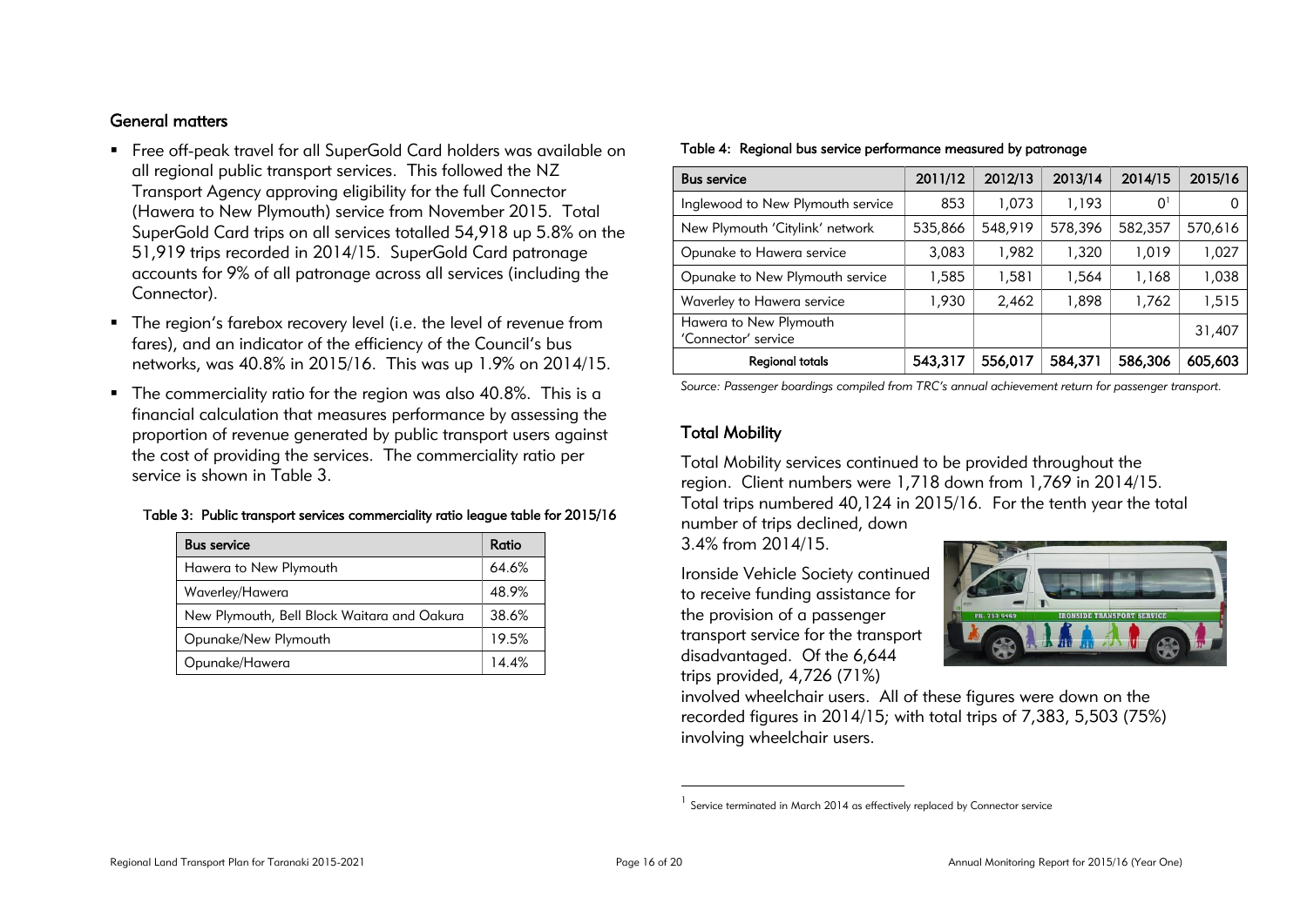## Impact of June 2015 storm and flood event

A significant storm and flood event occurred in Taranaki between 19 and 20 June 2015 that was concentrated on inland South Taranaki areas. The area received a significant proportion of its annual rainfall in one weekend and this resulted in flooding of the Waitotara River and Township and the flood plain below, a large area in the Eastern hill country and Uruti areas, and some flooding in the Waitara River. Waitotara Township was evacuated prior to flooding on 20 June 2015.

There was significant damage to infrastructure including bridges and roads being washed out or damaged by flooding, and power disruptions. Massive slips and landslides, and surface flooding, blocked local roads and State Highway 3. The Taranaki Civil Defence Emergency Management Group declared a state of emergency on 20 June 2015 and the declaration period lasted a week.

<span id="page-16-0"></span>As a result, Emergency Works activities during the year were extremely significant, totalling nearly \$16.6m. This equates to an additional 25% expenditure in the region during the 2015/16 year, and underscores the enormous impact such events as the June 2015 flood event can and do have. Not all reinstatement works were able to be completed during the year, with STDC and NZTA in particular expected to require further construction costs in Year 2 of the Plan — specifically for STDC on the Nukumaru Station Road Extension Project, and for NZTA on stabilisation works on SH3 Manawapou Hill and SH43 saddles.

## 5 Expenditure

This section of the Monitoring Report focuses on expenditure to implement the works in the Programme of Activities outlined in Section 5 of the Plan.

A table is provided in Appendix B showing the breakdown of expenditure in the region by Activity Class and Organisation for 2015/16. It sets out the anticipated expenditure for the first three years of the Plan as requested in the RLTP, and the total expenditure that was actually approved as identified in the *NLTP 2015-18* (and subsequent variations). It notes what was spent from the approved allocation for the first financial year of the Plan, and the resulting proportion of approved expenditure spent at the conclusion of the year.

The figures were provided by staff of the NZ Transport Agency with reference to TIO. When viewing this data, reference should also be made to summaries provided by each organisation in Section 4.

The financial overview information provided in Appendix B demonstrates that overall, the Approved Organisations have spent about one third (33.0%) of their approved 3-year allocation, which indicates that they are largely on track to complete their intended programme of activities — quite an accomplishment given all the additional resources (financial, time, expertise and contractors) required throughout the region to respond to the damage caused by the June 2015 storm.

The following provides explanation on Activity Classes which, in terms of proportion of spending for the first of the three years of approved expenditure, are significantly less than or greater than the general 'one third' proportion of spending:

**Investment Management** — the seeming underspend by NPDC is simply a reflection of the difficulties in timing between LTP and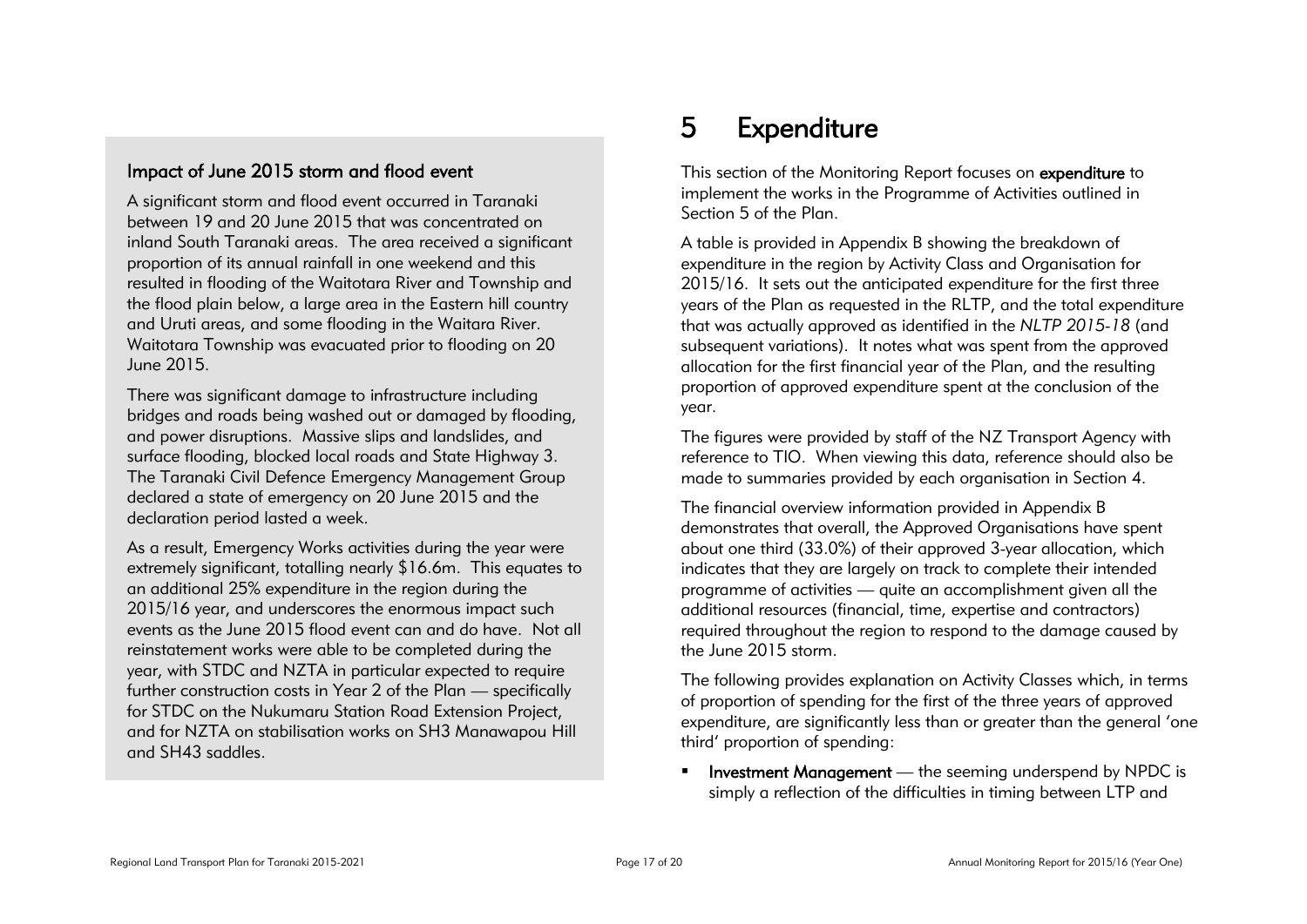RLTP processes. The allocated funding is for investigation into a second crossing of the Waiwhakaiho River, which though put forward for the RLTP, did not make it into NPDC's LTP, so no local share has been available. It is hoped that local share may be approved in future so that this resilience project can proceed.

- **Walking & Cycling Improvements** activities progressed as planned by both NPDC and NZ Transport Agency, with works being focused for completion in the first two years of the Plan.
- **Local Road Improvements** at the time of preparing the RLTP, the LED Streetlight upgrade programme was not included under this Activity Class, which accounts for sizeable differences between amounts requested relative to amounts approved.
- **State Highway Improvements** the majority of the difference between the Anticipated and Approved expenditure figures is attributable to ARRP projects. At the time of preparing the RLTP, the SH3 north project (now projects) in particular were at such an early stage in their development that there was simply insufficient information available on costings and timings to include any more than notional figures within the Plan.
- **Regional Improvements** as noted with the Plan, activities are funded through this Activity Class only if assigned to this by the NZ Transport Agency during the moderation processes of the National Land Transport Programme. Hence Anticipated Expenditure for this was of necessity shown as zero within the RLTP even though the region noted specifically that it wished to be considered for this funding source. The \$7.8m showing as approved under the Regional Improvements Activity Class for this NLTP period as at 30 June 2016, is for the Waitara to Bell Block Route Improvements, being \$574,000 in 2016/17 and \$7,246,000 in 2017/18.

## <span id="page-17-0"></span>6 Summary

This Annual Monitoring Report is the first for the R*egional Land Transport Plan for Taranaki 2015/16 – 2020/21,* and covers the period from 1 July 2015 to 30 June 2016.

Overall, each of the Approved Organisations in Taranaki made good progress towards achieving their planned activities during the first year of the Plan. This was in spite of the major storm and flood event in late June 2015 which had significant impacts on the roading network in the region, requiring significant diversion of resources to emergency works throughout 2015/16.

The other particularly important occurrence in 2015/16, but one that was far more welcome than the storm event immediately preceding the year, was the Government's announcement in January 2016 of additional ARRP funding for SH3. This additional funding is enabling bypasses of two of the key pinch points on this critical transport corridor connecting Taranaki to the north — Mt Messenger and the Awakino Tunnel. This recognition by the Government of the need for improvement works on this route is a reflection of the long years of advocacy by the regional community, and it would not be overstating the case to state that this momentous announcement represents a significant milestone for the future of the region.

Two formal variations to the Plan were received and approved during the year, both being requests for the addition of new road improvement projects. The need for the first having arisen as a result of flood damage, and the other as a result of the additional accelerated funding received to bypass Mt Messenger.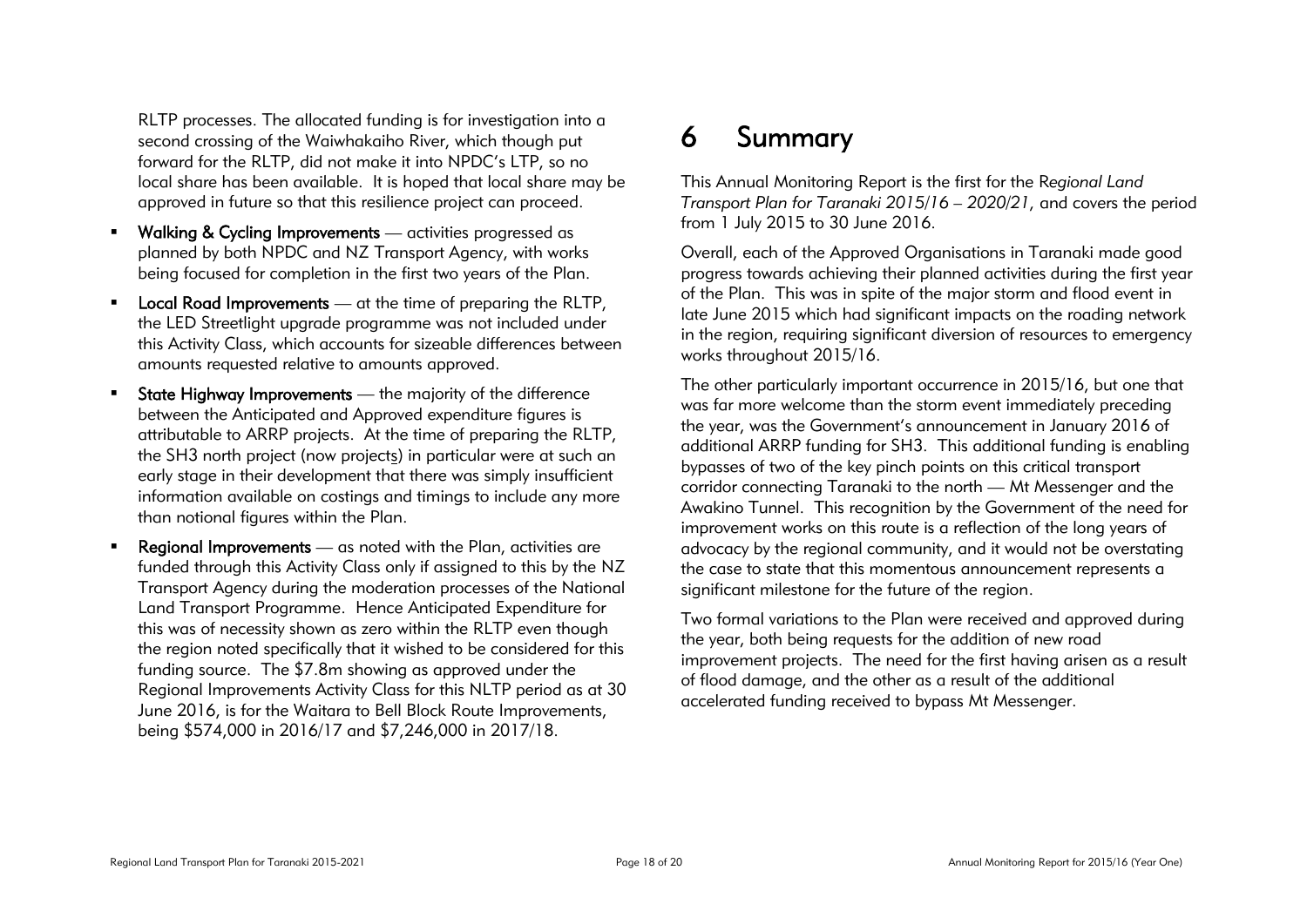| Project                                                                                                                                                                                                                                                                                                                                                                                                                                                                                                                                                                                                                                            | Org.       | Phase(s),<br>expected timeframes<br>& funding sources                                                                                                                                                                                                                                                      | Regional<br>Priority   | Link to<br>policies <sup>2</sup>                                            | Outline of progress during 2015/16 financial year                                                                                                                                                                                                                                                                                                                                                                                                                                                                                                                                                                                                                                                                           |
|----------------------------------------------------------------------------------------------------------------------------------------------------------------------------------------------------------------------------------------------------------------------------------------------------------------------------------------------------------------------------------------------------------------------------------------------------------------------------------------------------------------------------------------------------------------------------------------------------------------------------------------------------|------------|------------------------------------------------------------------------------------------------------------------------------------------------------------------------------------------------------------------------------------------------------------------------------------------------------------|------------------------|-----------------------------------------------------------------------------|-----------------------------------------------------------------------------------------------------------------------------------------------------------------------------------------------------------------------------------------------------------------------------------------------------------------------------------------------------------------------------------------------------------------------------------------------------------------------------------------------------------------------------------------------------------------------------------------------------------------------------------------------------------------------------------------------------------------------------|
| SH3 Normanby Overbridge Realignment<br>Improve the geometry and construct a new 'rail over road' crossing as a replacement for a<br>'road over rail' bridge. Route shortening and removal of low speed narrow bridge will increase<br>efficiency of highway and improve road safety.                                                                                                                                                                                                                                                                                                                                                               |            | NZTA   Construction commencing<br>Feb2015 (24 months)<br>• C Funds (ARRP)<br>• State Highway Improvements AC                                                                                                                                                                                               | NA<br>(ARRP)           | G1, G2,<br>G3, S1,<br>S3, S4,<br>R1, R2,<br>F1                              | Construction progressed well overall, though an archaeological<br>discovery at the southern end of the project naturally meant<br>delays while the appropriate steps were worked through. The<br>break-through of the rail overbridge at the northern end of the<br>project was completed. Full project completion remains on<br>track for December 2016.                                                                                                                                                                                                                                                                                                                                                                   |
| SH3 Mt Messenger to Awakino Gorge Corridor<br>Joint project with Waikato, led by NZTA's Hamilton office<br>A programme of short to long-term interventions to deliver freight efficiency and resilience on<br>SH3. The characteristics of the route fail to meet the requirements of a 'strategic route' in<br>predictability and reliability of journey time, safety and productivity. The Programme Business<br>Case will include a literature review of all previous studies undertaken on this route. The exact<br>section of SH3 involved is yet to be set, but will be wider in scope than simply between Mt<br>Messenger and Awakino Gorge. | NZTA       | • Programme BC (investigation)<br>commenced in Nov2014 (8<br>months)<br>■ Will proceed to design and<br>construction if the investigation<br>findings are approved by the<br>Minister, following an assessment<br>against the IAF 2015.<br>• C Funds (ARRP) and N Funds<br>• State Highway Improvements AC | NA<br>(ARRP)           | G3, S1,<br>S3, S4,<br>A1, R1,<br>R <sub>2</sub> , F <sub>1</sub>            | G1, G2, An Indicative BC report for the project was released in January<br>2016. As a result of recommendations made in that report,<br>the Government announced additional accelerated funding to<br>progress two separate, but related, projects on the SH3 north<br>corridor - bypasses of the Awakino Tunnel (in the Waikato<br>region) and Mt Messenger (within Taranaki, refer to Variation<br>below). The Safe Roads Alliance was engaged in May 2016 to<br>progress the Corridor Improvements project to Detailed BC,<br>with the intent of refining the preferred improvement options<br>(to improve safety, resilience and journey experience) and<br>building a robust case to proceed with design/construction. |
| <b>SH3 Mt Messenger Bypass</b><br>Variation to published Plan - refer to Section 2.2<br>Bypass of the existing winding road alignment of Mt Messenger on SH3 (to the south of Ahititi<br>in northern Taranaki). Project aims to improve safety, route availability, journey time<br>predictability and drivers' experience along this key inter-regional transport corridor.                                                                                                                                                                                                                                                                       |            | NZTA   Detailed BC, progressing to Design<br>then Construction<br>C Funds (ARRP)<br>• State Highway Improvements AC                                                                                                                                                                                        | <b>NA</b><br>Variation | G1, G2,<br>G3, S1,<br>S3, S4,<br>A1, R1,<br>R <sub>2</sub> , F <sub>1</sub> | Funding announced in January 2016, with resulting variation<br>to the RLTP in June 2016 to include this additional accelerated<br>project. Initial work on a detailed BC commenced in the latter<br>stages of the 2015/16 year. Estimated cost of project is \$90m,<br>with construction anticipated to start in 2018/19 for an<br>expected duration of 24 months.                                                                                                                                                                                                                                                                                                                                                          |
| <b>Nukumaru Station Road Extension</b><br>Variation to published Plan – refer to Section 2.2<br>A new 6km road extension from Nukumaru Station Road to Waiinu Beach Road, Waitotara, to<br>provide resilient alternative access following severe flood damage to the Limeworks Bridge.                                                                                                                                                                                                                                                                                                                                                             |            | STDC   Design & Construction<br>$\blacksquare$ N & L Funds<br>• Local Road Improvements AC                                                                                                                                                                                                                 | ΝA<br>Variation        | 12, G1,<br>G3, A1,<br>R1, R2.                                               | This new project was added to the RLTP in December 2016 as<br>a result of flood damage to a lifeline bridge in June 2015<br>storms. Work on the Detailed BC progressed well during the<br>first half of 2016.                                                                                                                                                                                                                                                                                                                                                                                                                                                                                                               |
| Waitara to Bell Block Route Improvements<br>This project will investigate and implement the preferred safety improvements identified in the<br>Programme Business Case for this section of SH3 between Waitara to Bell Block. Part of the<br>National Roads and Roadsides programme.                                                                                                                                                                                                                                                                                                                                                               |            | NZTA   • Indicative BC onward<br>$\blacksquare$ N Funds<br>■ State Highway Improvements AC                                                                                                                                                                                                                 | $\mathbf{1}$           | G1, S1,<br>S3, S4,<br>F1.                                                   | The Programme BC was completed late in the 2015/16 year,<br>and the recommendations from that will advance to the next<br>development phase. This project will now be undertaken as<br>part of the Safe Roads Alliance programme.                                                                                                                                                                                                                                                                                                                                                                                                                                                                                           |
| Hawera to New Plymouth (NRR55)<br>Investigate options for improving safety including to improve freight efficiency and resilience on<br>this section of SH3 between Hawera to New Plymouth.                                                                                                                                                                                                                                                                                                                                                                                                                                                        |            | NZTA   · Programme BC<br>• N Funds<br>$-$ Jul2015 (12)<br>Investment Management                                                                                                                                                                                                                            | $\overline{2}$         | S1, S4,<br>S3, R1                                                           | Now part of the Safe Roads Alliance programme of works.<br>Very early stages of investigation for this started in June 2016.                                                                                                                                                                                                                                                                                                                                                                                                                                                                                                                                                                                                |
| Let's Go - Education and Encouragement<br>Educate and encourage residents of New Plymouth to use alternative active modes of transport<br>for commuting to work, school, create safer shared roads and pathways that ultimately lead to<br>healthier lifestyles. Activities to include; cycle skills training, walk/cycle route map production,<br>support to advocacy groups, design and a need for the implementation of school and<br>workplace travel plans. Active transport safety initiatives will increase the road capacity during<br>the peak hour periods of the day.                                                                   | NPDC       | Implementation<br>$\blacksquare$ N & L Funds<br>Jul2015 (36)<br>• Walking & Cycling Improvements<br>AC                                                                                                                                                                                                     | 3                      | S1, S2,<br>S3, S4                                                           | Let's Go, the NPDC's Model walking and cycling community's<br>ongoing initiative, completed BDO Cyclist Skills and Scooter<br>Skills delivery to 2,828 Primary School students, with over<br>10,000 students having now received scooter skills. Let's Go is<br>working intensively with 23 schools on travel planning.                                                                                                                                                                                                                                                                                                                                                                                                     |
| Hawera to New Plymouth 'Connector' bus service<br>Funding of regional daily bus service along SH3 connecting north and south Taranaki. Part of<br>Minor Improvements to public transport (PT) services.                                                                                                                                                                                                                                                                                                                                                                                                                                            | <b>TRC</b> | • PT Improvements<br>N & L Funds<br>• Public Transport AC                                                                                                                                                                                                                                                  | 4                      | A1, A2,<br>A3, E1                                                           | 2015/16 saw this new service go from strength to strength,<br>with patronage growth of 30% from the previous (2014/15)<br>year. Work to secure this service into the future saw 5-year<br>term funding agreements reached with the Western Institute of<br>Technology (WITT) and the Taranaki District Health Board.                                                                                                                                                                                                                                                                                                                                                                                                        |
| Taranaki Road Safety Promotion 2015-18<br>To reduce serious and fatal crashes in our region.                                                                                                                                                                                                                                                                                                                                                                                                                                                                                                                                                       | STDC       | $\cdot$ CRSP 15-18<br>N & L Funds<br>Jul2015(72)<br>• Road Safety Promotion AC                                                                                                                                                                                                                             | 5                      | S1, S2<br>S3, S4                                                            | Major projects implemented are For Carmen, recidivist driving<br>programme and driving charter. Will continue to build on these<br>projects.                                                                                                                                                                                                                                                                                                                                                                                                                                                                                                                                                                                |
| Bridge Replacement Programme - New Plymouth District<br>This is for the demolition or strengthening or posting of the bridge on Old Mountain Rd. Other<br>structures included are: three Armco culverts on Okau Rd, a concrete arch bridge on Korito Rd,<br>a composite beam and slab over the railway line on Devon St East, and an Armco culvert on<br>Piko Rd.                                                                                                                                                                                                                                                                                  |            | $NPDC$ $\bullet$ Construction<br>N & L Funds<br>Jul2015(72)<br>• Local Road Improvements AC                                                                                                                                                                                                                | 6                      | S1, R1                                                                      | Posting of the bridge on Old Mountain road is underway and<br>preparations are underway for the replacement of Armco<br>culverts.                                                                                                                                                                                                                                                                                                                                                                                                                                                                                                                                                                                           |
| Bridge Replacement 2015/16 - Stratford District<br>Replacement of a bridge (Ahuroa 0002/0033) that has reached the end of its service life, in<br>order to maintain access to the SDC road network.                                                                                                                                                                                                                                                                                                                                                                                                                                                | <b>SDC</b> | • Design, Construction<br>N & L Funds<br>$-$ Jul2015 (6)<br>• Local Road Improvements AC                                                                                                                                                                                                                   | 6                      |                                                                             | R1, R2 Culvert has been replaced with a pre-cast concrete box<br>culvert. Construction of the new bridge/culvert was completed<br>in May 2016.                                                                                                                                                                                                                                                                                                                                                                                                                                                                                                                                                                              |
| Second Road Crossing of the Waiwhakaiho River<br>This strategic study will investigate the options to provide a second road crossing of the<br>Waiwhakaiho River once the traffic generation reaches a level that SH3 can no longer sustain.                                                                                                                                                                                                                                                                                                                                                                                                       |            | NPDC   Early Planning Stages<br>• N & L Funds Jul2015 (36)<br>Investment Management AC                                                                                                                                                                                                                     | $\overline{7}$         | GI, RI                                                                      | Strategic BC being undertaken in-house. Anticipated that a<br>Programme BC will be undertaken in the 2017/18 year if local<br>share approval received via amendment to current LTP.                                                                                                                                                                                                                                                                                                                                                                                                                                                                                                                                         |
| LED Streetlight Conversion - New Plymouth District<br>To convert the existing SOX/SON streetlight stock to LED streetlights. Reducing maintenance<br>and renewal costs, including power charges, over a ten-year period. The savings made are<br>expected to be recovered in the period to offset the investment required.                                                                                                                                                                                                                                                                                                                         |            | $NPDC$ $\blacksquare$ Construction<br>N & L Funds<br>$-$ Jul2015 (60)<br>• Local Road Improvements AC                                                                                                                                                                                                      | 8                      | E1, F1                                                                      | A procurement process was completed for 2400 lights, which<br>will be installed in 2016/17.                                                                                                                                                                                                                                                                                                                                                                                                                                                                                                                                                                                                                                 |
| LED Streetlight Conversion - Stratford District<br>To convert the existing SOX/SON streetlight stock to LED streetlights.                                                                                                                                                                                                                                                                                                                                                                                                                                                                                                                          | <b>SDC</b> | • Construction<br>• N & L Funds Jul 2015 (12)<br>• Local Road Improvements AC                                                                                                                                                                                                                              | 8                      | E1, F1                                                                      | LED lights purchased in collaboration with STDC. First phase<br>of installation rollout commenced in June 2016.                                                                                                                                                                                                                                                                                                                                                                                                                                                                                                                                                                                                             |
| LED Streetlight Conversion - South Taranaki District<br>To convert the existing SOX/SON streetlight stock to LED streetlights.                                                                                                                                                                                                                                                                                                                                                                                                                                                                                                                     |            | $STDC$ $\blacksquare$ Construction<br>• N & L Funds Jul 2015 (36)<br>• Local Road Improvements AC                                                                                                                                                                                                          | 8                      | E1, F1                                                                      | LED lights purchased in collaboration with SDC. Installation<br>rolls out from August 2016.                                                                                                                                                                                                                                                                                                                                                                                                                                                                                                                                                                                                                                 |
| South Taranaki Walking and Cycling<br>STDC is carrying out a district-wide programme to provide walking and cycling pathways<br>linking the urban township to places of work and interest. There are over 40 individual walking<br>and cycling projects that have been identified by STDC in collaboration and consultation with<br>iwi, general public and interested parties.                                                                                                                                                                                                                                                                    |            | STDC   Construction<br>N & L Funds<br>Jul2015(72)<br>· Walking & Cycling Improvements<br>AC                                                                                                                                                                                                                | 9                      | 11, 12<br>A3, E1                                                            | Construction of the first of STDC's 'Pathways for People'<br>programme commenced during the year. The Denby Road<br>Pathway progressed well during the second half of 2015/16.<br>When complete later in 2016, the 3.2km long (1.8m wide)<br>path will provide safe cycling and walking opportunities from<br>the Hawera township to Waihi beach.                                                                                                                                                                                                                                                                                                                                                                           |
| Let's Go - Infrastructure Construction<br>NPDC's cycling strategy has identified 500 sections of the roading network where no cycle<br>facilities exist. This work is for the continuation of the Model Communities programme which<br>has been implemented very successfully since 2010.                                                                                                                                                                                                                                                                                                                                                          |            | NPDC   Construction<br>Jul2015(36)<br>• Walking & Cycling Improvements<br>AC                                                                                                                                                                                                                               | 9                      | S1, S2,<br>S3, S4                                                           | Works on Carrington Street walking and cycling improvements,<br>Bell Street Upgrade and the Mangati Walkway upgrade were<br>substantially completed.                                                                                                                                                                                                                                                                                                                                                                                                                                                                                                                                                                        |

 $^2$  Refer to Table 1 for an explanation of the abbreviations used in this column for regional policies

 $\overline{a}$ 

## <span id="page-18-0"></span>Appendix A — Outline of progress on regionally significant activities